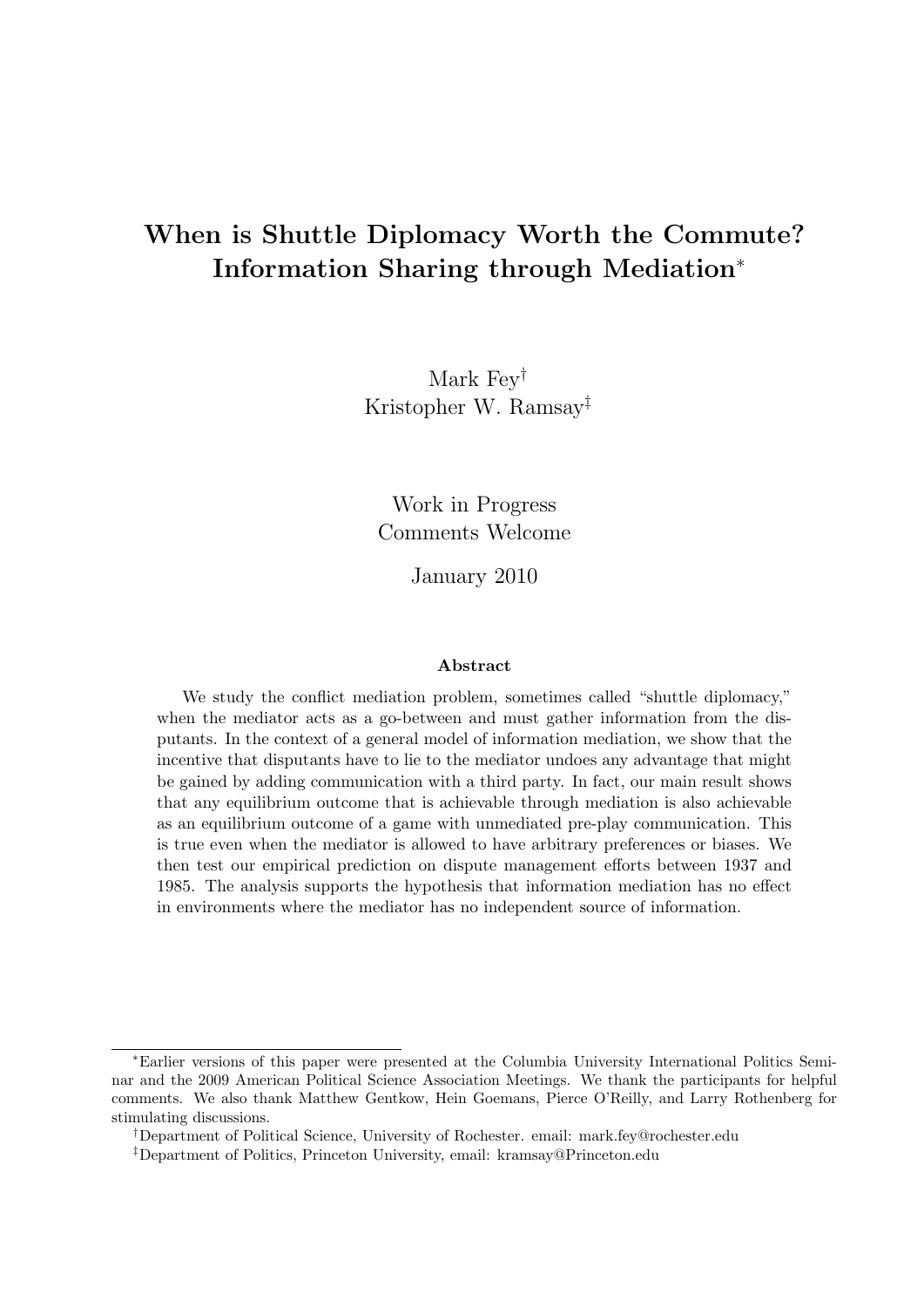### <span id="page-1-0"></span>1 Introduction

Adversaries in international conflict often involve third parties to help them reach agreements. Although these efforts are not always successful, we know that mediation efforts are a recurrent and potentially important feature of international conflict. For example, Wilkenfeld, Young, Asal & Quinn (2003) report that 30% of crises between 1918 and 1996 were mediated at some point by a third party. As a consequence of the frequency with which mediation occurs, there has been significant interest in identifying the mechanisms that cause mediation success and failure. But even with the extensive work on the subject, there remains little consensus on the important question of how and when mediation will change the trajectory of a conflict.

Given the general interest in, and importance of, mediation in many conflicts, it is widely recognized that the act of mediation can take a variety of forms. One form of mediation that has received considerable attention is what Touval  $\&$  Zartman (1985) call facilitationcommunication meditation, or what Savun (2008) calls an information provision strategy. In these instances mediators work to facilitate the transfer of information between parties, with the underlying hypothesis that the mediator "serves as a channel of communication as contact breaks down between the parties in dispute. For example, the mediator may act as a go-between to carry information, proposals, or concessions back and forth between the conflicting parties" (Kleiboer 1996). Mediator intervention can also be procedural, such as when the mediator acts as an agenda setter (Camiña  $\&$  Porteiro 2009) or is the exclusive source of settlement proposals, like in arbitration. Finally, the most powerful form of intervention is *directive* mediation, in which a mediator acts as an enforcer of agreements (Goltsman, Hörner, Pavlov & Squintani 2009) or provides selective incentives with respect to settlements—often depending on the credible threat of punishment (Favretto  $2009$ ).<sup>[1](#page-0-0)</sup>

We will focus on the first form of meditation and refer to it as *information mediation*. We do so for a number of reasons, some practical, some theoretical. First, information mediation is the most commonly observed form of mediation (Bercovitch & Houston 2000). Presumably this is because the other, more intrusive, forms of mediation require a potential mediator to have significant capabilities to control the form of the interaction and to make credible threats of reward or punishment. In many cases, there may be only one or two third parties with the requisite international power to effectively implement these more direct strategies. Second, there is an ongoing debate in the scholarly literature about the role of information

<sup>&</sup>lt;sup>1</sup>In game theoretic terms we can think of information mediation as adding a third player to an interaction to facilitate communication, procedural mediation as allowing the third party to manipulate the agenda, or the "game form," but not countries' payoffs over outcomes, and direct mediation as allowing the third party to change the game form and the preferences of the players by directly affecting payoffs.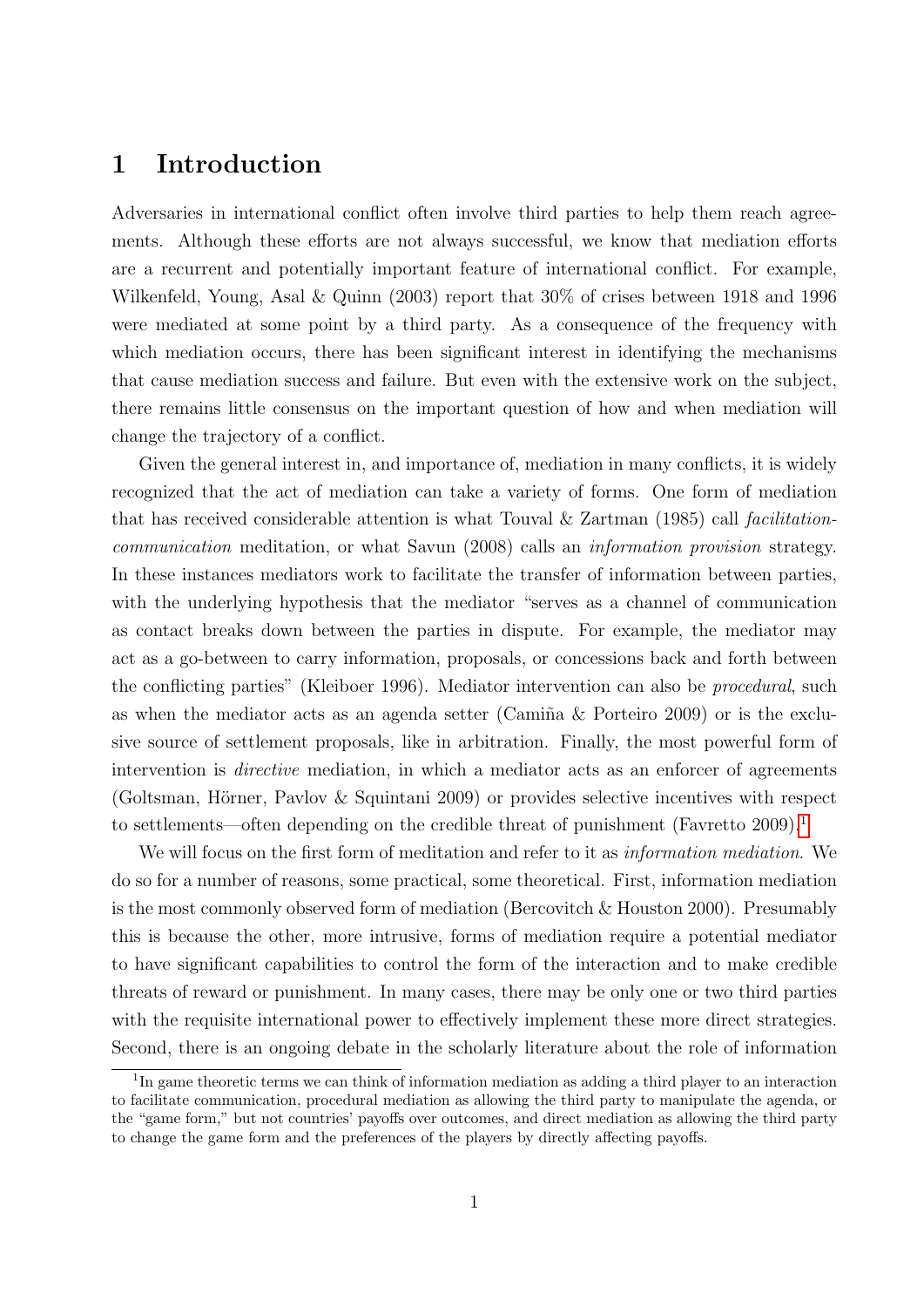mediation and the conditions under which it can be effective. While it is clear, for example, how threats of punishment or reward can act to resolve disputes, it is less obvious how the provision of information can induce peace. In short, we focus on information mediation because it is both more easily supplied and potentially more subtle in its workings.

To date, a significant proportion of the theoretical work on mediators and mediation has focused on the kind of information mediation we study (Beber 2008, Kydd 2003, Kydd 2006, Rauchhaus 2006, Smith & Stam 2003). Information mediation in its most simple form has two components. First, there is the mediator's acquisition of conflict-relevant information. Second, there is the problem of credibly communicating this relevant information to the parties in conflict. The existing literature almost exclusively focuses on the second problem, ignoring the first. These models assume that mediators are endowed with some independent knowledge of the private information of the disputants—knowledge that the disputants themselves do not possess. In some instances this is reasonable. If the mediator can gather information independently about some objective factor relevant to the decision to settle, then the problem of credible information transmission is of primary importance. A classic example of such a mediation event is the Gates Mission during the 1990 Indo-Pakisanti crisis. As Hagerty (1995) notes, in meetings with Pakistani and Indian leaders Robert Gates shared information taken from U.S. intelligence and war gaming that provided convincing evidence about the short and long term consequences of war. Hagerty writes ". . . the gist of the message to both sides was that war would be to neither side's advantage" (Hagerty 1995, p.101). Viewed as a bargaining game, we can understand this case as one in which the additional independent information that Gates supplied reduced the uncertainty of the two sides to a point at which an agreement was possible.

However, in some instances it is unreasonable to assume that a mediator can acquire significant independent knowledge about the private information of the disputants that the disputants themselves cannot acquire.<sup>[2](#page-0-0)</sup> As Beardsley (2008) puts it, "few intermediaries will have superior intelligence than the combatants themselves and also be willing to share such sensitive intelligence for another state's use." More commonly, this knowledge is a product of communication between the mediator and the disputants. Indeed, the common image of "shuttle diplomacy" involves the intermediary meeting with each side in turn and relying on these discussions to progress towards a solution. Additionally, the nature of the private information of the disputants can be such that it is impossible to gather significant independent knowledge relevant to the conflict. For example, if the uncertainty of the disputants

 $2$ The requirement that the information be something that the disputants themselves cannot acquire is important. It rules out commonly available sources of information such as news media reports and internet sources. Such information is available to all sides and thus is not independent knowledge of the mediator.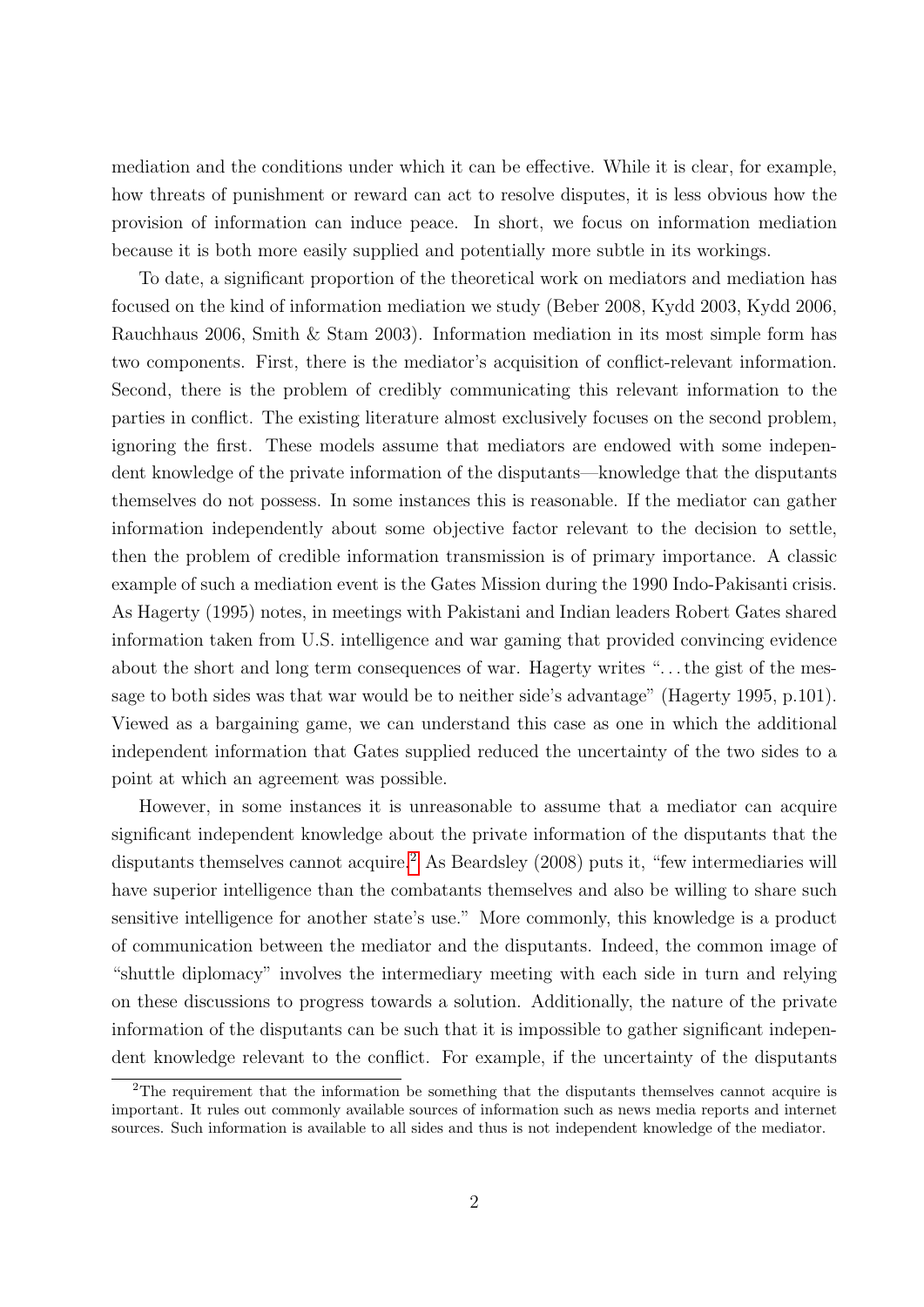concerns their level of resolve, their ideological commitment, or their personal preferences, it is hard to imagine how a mediator could acquire independent knowledge of these factors. This kind of information can only be gained by having the players willingly tell the mediator, and as Regan & Aydin (2006) point out, acquiring and sharing of this privately valued information is generally understood to be an important part of the mediation process. As they put it:

Mediation facilitates the transfer of information quite efficiently. An outside mediator serves as the conduit for information, ideas, and possible concessions that [disputing] parties would not possibly convey without a third-party intermediary. . . . Absent an outside intervention, the information held by the warring parties is at best asymmetrical, and neither side has a unilateral incentive to honestly convey its military capabilities, expectations of victory or defeat, or the value of a settlement that it would accept for the fear of exploitation by its adversary. Third parties can therefore influence the value of a settlement by transmitting information on the preferences of adversaries . . . (741)

Thus, as noted by Rauchhaus (2006) our understanding of mediation "... would certainty benefit from endogenizing the process by which information is gained."

We fill this gap in existing theories of mediation by analyze both components of the information mediation problem simultaneously, focusing on the standard circumstance where decision-makers are uncertainty about their opponent's costs of fighting, resolve, or the value of the prize. That is, we consider a mediator who must both acquire information from the countries in the conflict and then find a way to credibly use that information to influence the outcome of the crisis. We allow our mediators to have any bias or preferences–including being a disinterested third party—and allow the interaction between the mediator and the countries to be private, public, or some mixture of the two. What we find is that in this environment there is a fundamental tension between these two components of information mediation: a mediator who can credibly reveal information to the parties will not be able to acquire this information from them. This is true because when the mediator asks the parties to reveal their private information, the same incentives that disputants have to lie to their opponents also exist when talking to the mediator. This incentive to misrepresent to the mediator then blocks any meaningful mediation. On the other hand, if the preferences of the mediator prevent her from credibly revealing information, the two sides have no reason to lie to the mediator because this revelation will not hurt them in bargaining. So, while it is possible to satisfy one component of the information mediation problem at a time, either truthful revelation by the disputants or credible communication by the mediator, it is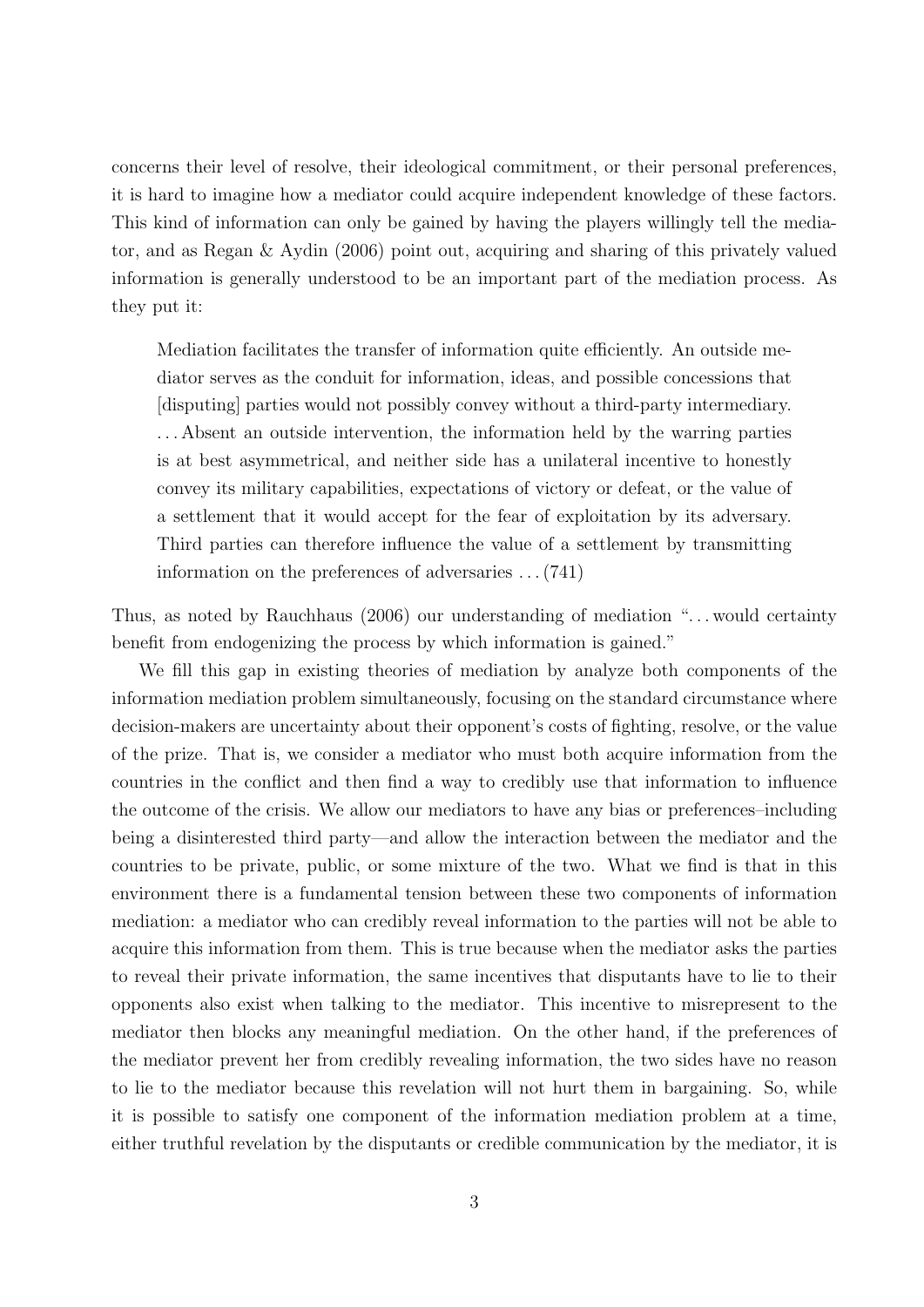impossible to find any mediator, of any stripe, or any set of mediation rules (i.e., any game form) that satisfy both conditions simultaneously. Thus, when the mediator's information comes from communication with the disputants, there is no way for the mediator to reach an outcome that the disputants could not have reached without the aid of the mediator. Using a mediator to intervene and facilitate communication, contrary to the above conjecture of Regan & Aydin (2006), cannot overcome the incentive to misrepresent information that is present in unmediated communication.

To put our theoretical result in context, it is useful to compare it to other recent theoretical models of mediation, such as Kydd (2003), Kydd (2006), and Rauchhaus (2006). Each of these three papers provide sufficient conditions for when a mediator can credibly and truthfully reveal information in a way that changes the distribution of crisis outcomes. For example, Kydd (2003) shows that in a setting with uncertainty about disputants' costs of war, if a mediator has enough, but not too much, bias and also has an exogenous source of private information about the disputants' costs, then the mediator's actions can change a country's beliefs about its opponent's type and, therefore, that country's bargaining behavior. Similarly, Rauchhaus (2006) shows—with different definitions of bias and impartiality—that if a mediator is either strictly biased toward the challenger or some conditions on prior beliefs and preferences hold and the mediator is impartial, and also the mediator has an exogenous source of private information about the disputants' costs, then a mediator's actions can change the outcome of the crisis bargaining game for the better. Both of these results provide interesting and important insights into how the characteristics of the crisis environment affect the prospects of meaningful mediation. One might ask, however, which, if any, of these conditions—bias, impartiality, and exogenous sources of information—are essential for mediation to be effective? Unfortunately, the models of Kydd (2003) and Rauchhaus (2006) do not provide an answer to this question, as they provide sufficient conditions for meaningful mediation. In this paper, however, we show that one of these conditions, namely the existence of an exogenous source of information, is in fact a necessary condition for effective mediation. Specifically, we show that in any crisis bargaining situation where settlements are voluntary—in the sense that every disputant can always achieve at least their war payoff—a mediator's actions can affect crisis outcomes only if the mediator has an exogenous source of information regarding the disputants' types.[3](#page-0-0)

<sup>3</sup>Technically we prove the contrapositive of this claim, if the mediator has no exogenous source of information regarding the disputants' types, then the actions of the mediator cannot increase (or decrease) the set of equilibrium distributions over outcomes reached with cheap talk alone. Our necessary result is also slightly broader in two ways than the results in the literature. First, our necessary condition applies to a broad class of bargaining games, of which the standard models are examples, and we not only compare the set of outcomes with mediation to bargaining outcomes, but rather to the bargaining outcomes that can be achieved when in a game from our class is extended to allow for arbitrary pre-play cheap talk. This exten-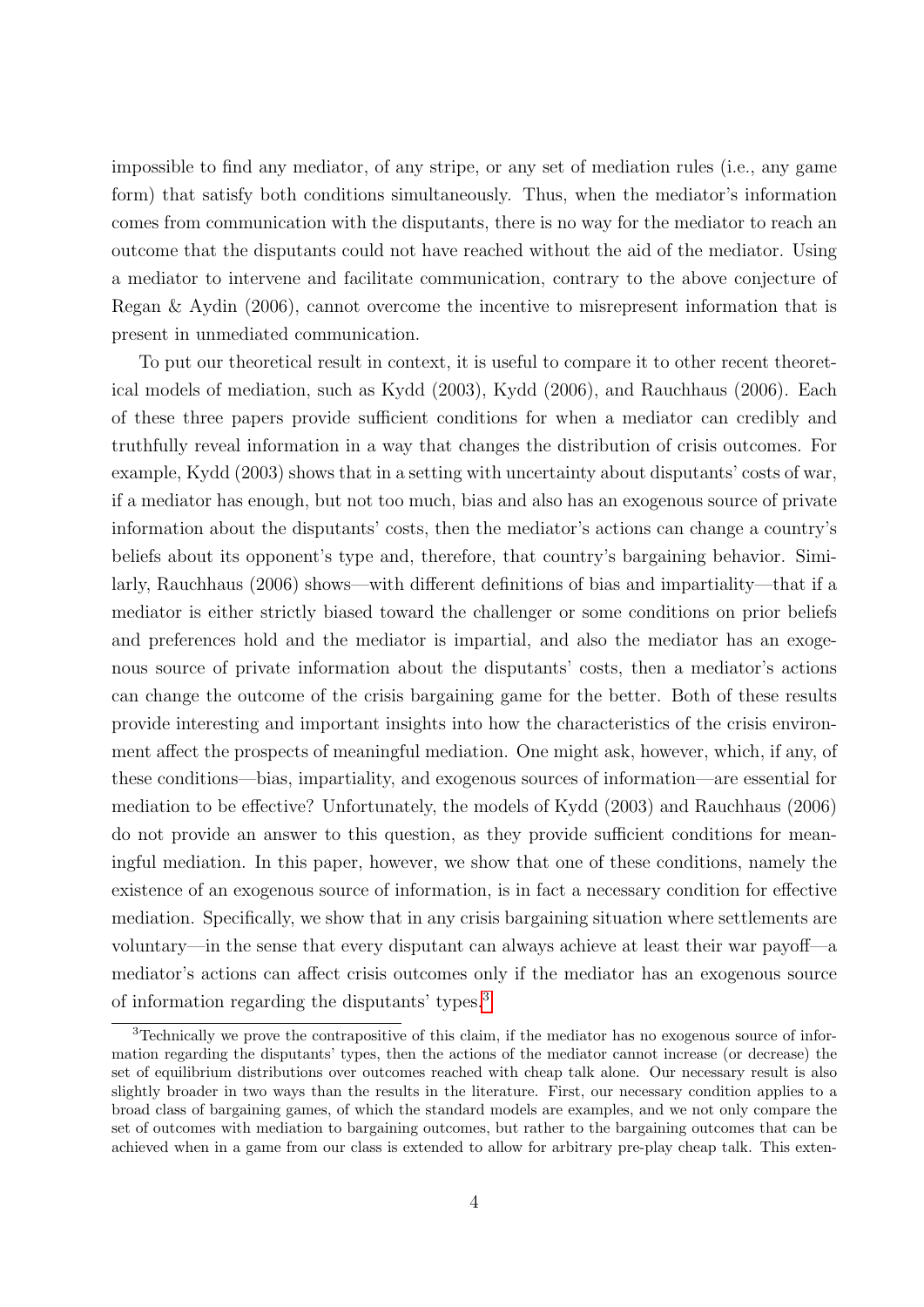While the difference between sufficient and necessary conditions may seem only the concern of theorists, they also have starkly different implications for the empirical world. The existing sufficiency results show that effective mediation is potentially observable, while our necessity result shows that such observations must involve mediators with independent knowledge, as in the Gates Mission during the 1990 Indo-Pakisanti crisis. The testable prediction of our result is therefore that while information mediation will sometimes be observed as successful, disaggregating the cases of information mediation should reveal that the successful cases occur only with knowledgable mediators while mediators without independent knowledge are generally unsuccessful.

To demonstrate the intuition of our theoretical result, we first look at an example in a simple take-it-or-leave-it bargaining environment. We then show that the incentive to misrepresent to a mediator exists in a very large class of bargaining games of which many classical crisis games are examples. The scope conditions of our theorem include all possible conflict bargaining games with voluntary agreements and all possible forms of pre-play communication with privately valued private information. We also consider all possible forms of mediation and all possible preferences of the mediator. Our main result is that, in all cases, any equilibrium outcome that is achievable through mediation is also achievable as an equilibrium outcome of a game with unmediated pre-play communication. Thus, if the mediator's only source of information is what the disputants choose to reveal, the incentive that disputants have to lie to the mediator undoes any advantage that might be gained by adding private communication with a third party. In many settings, then, considering both components of information mediation gives a very different picture than previous work that only considers the credible revelation of information. When we consider the incentives of parties to reveal information to the mediator as well as the incentives of the mediator to use this information, we see that the mediator can do no better than what is possible through direct pre-bargaining cheap talk communication by the two parties.<sup>[4](#page-0-0)</sup>

Though the focus of this paper is on the theoretical foundations for information mediation in conflict, the intuition and results apply equally to information based arguments for the value of international institutions and organizations. Following a similar argument as in the mediation literature, neoliberal institutionalists claim an important function of international institutions is their ability to reduce uncertainty and solve asymmetric information problems

sion is trivial in the Kydd and Rauchhaus models as the cheap talk extensions produce no new equilibrium distributions over outcomes.

<sup>&</sup>lt;sup>4</sup>The game theory papers most closely related to ours are those that study cheap talk in double auctions. The construction of the pre-play cheap talk game is similar to that found in Farrell & Gibbons (1989), though the message space is larger. In a similar way, it is related to Satterthwaite & Williams (1989). The closest theory paper to ours is Matthews & Postlewaite (1989), which gives a similar result for two-person sealed-bid double auctions.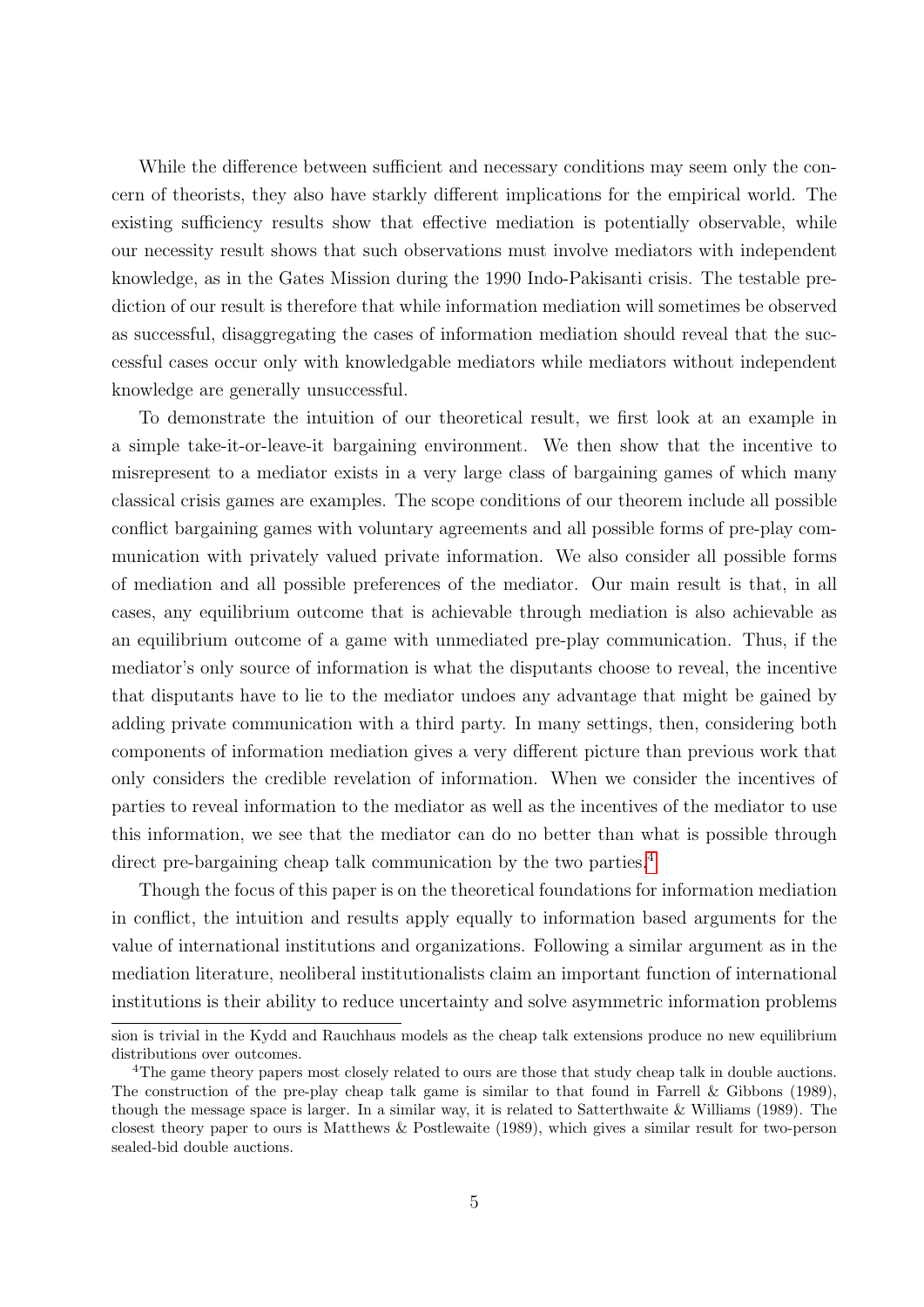that cannot be "rectified by communication" (Keohane 1984, p.93). In some instances the information required to overcome these obstacles to cooperation can be obtained by monitoring state behavior or employing experts (Koremenos, Lipson & Snidal 2001). In other instances, however, countries must self-report key economic or political statistics or provide unverifiable assessments of their compliance with an international agreement or an aspect of international law. In either of the latter cases, the concerns motivating this study of mediation apply equally well to international institutions. Thus our results are relevant for more than those interested in mediation, they speak to the potential for international institutions, in general, to help countries capture gains from cooperation in the face of uncertainty.

As stark as our theoretical conclusion may be, its significance for those interested in the empirical study of mediation ultimately rests on an empirical question: does the record on mediation support our theoretical implication? The existing literature is mixed. On one side, there is a significant body of work on mediation (e.g., Bercovitch (1986), Beardsley (2008), Savun (2008)) that consistently finds that facilitation-communication mediation (what we call information mediation) is the least effective type of mediation for settling disputes. Furthermore, Savun (2008) shows with a clearer measure of a mediator's outside information that mediators are effective to the extent that they have access to high quality outside information. In a closely related literature, however, mediation is shown to be positively associated with the peaceful settlement and de-escalation of international disputes. Prominent among these works is Dixon (1996), which analyzes the SHERFACS data on 688 interstate disputes and finds that mediation is effective at promoting peaceful settlements. Therefore, in this paper we reanalyze the SHERFACS data to test our theoretical prediction. In order to do so, we unpack Dixon's mediation variable to differentiate between information mediation and other types of mediation. This allows us to more precisely evaluate the situations where our result applies. Our reanalysis supports our claim that information mediation, in the absence of exogenous sources of information, has no significant effect on the likelihood of ending a dispute.

The rest of the paper proceeds as follows. In the next section we consider a simple take-itor-leave-it bargaining game as in Fearon (1995). Much of the intuition for our general result can be found through this example. The following section describes a class of bargaining games that form the core of the crisis bargaining problem. Our main result follows, where we show that any equilibrium outcome that can be achieved from the mediation extensions of any crisis bargaining game can also be obtained as an equilibrium outcomes of a single-stage cheap talk extension of the same crisis bargaining game. After we present our result, and discuss how it relates to the other theoretical literature on mediation, we present our empirical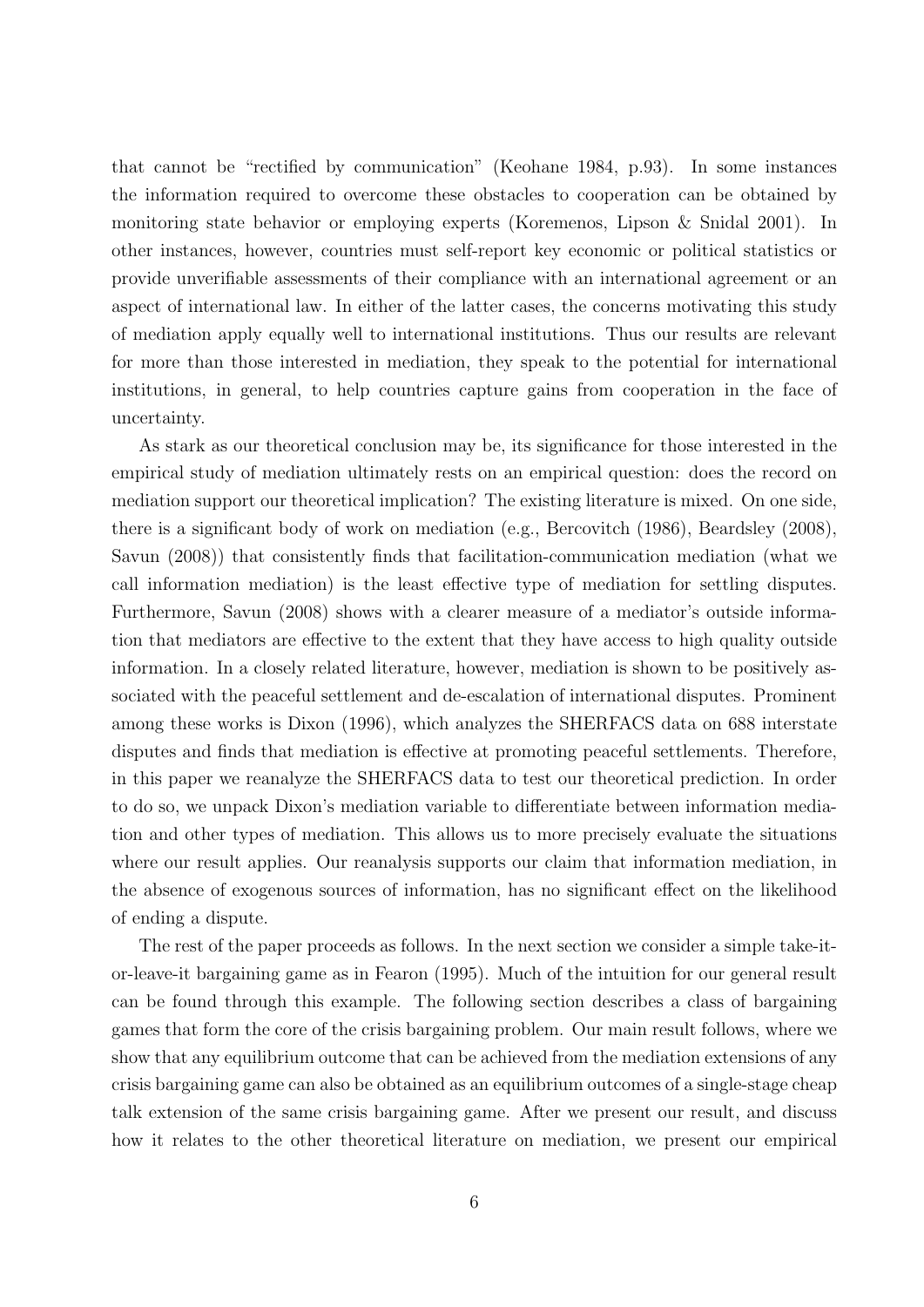analysis. Our prediction, that information mediation has no significant independent effect on ending disputes is shown to be consistent with the empirical record surrounding third party intervention in disputes. The final section concludes.

### 2 An Example

To make the intuition for our general result clear, we begin by considering a simplified version of a standard model of crisis bargaining, due to Fearon (1995). In this example, two states are involved in a dispute which may lead to war. We conceptualize the conflict as occurring over a divisible item of unit size, such as an area of territory or an allocation of resources. This model involves a take-it-or-leave-it offer by country 1, which country 2 either accepts or rejects. If an offer  $(x, 1 - x)$  is accepted by country 2, then countries 1 and 2 receive payoffs of x and  $1 - x$ , respectively. If country 2 rejects the offer, then war ensues and each country i receives its war payoff. We normalize the utility of countries to be 1 for victory in war and 0 for defeat, and we suppose there is a cost  $c_i > 0$  for country i fighting a war. We let the probability that country 1 wins the war be  $p \in (0,1)$ . In this example, we suppose that the value of  $c_1 = .1$  is common knowledge but the value of  $c_2$  is private information. That is, country 2 knows the true value of  $c_2$ , but country 1 only knows that  $c_2$  is equally likely to be .1 or .5.

In order to solve for the perfect Bayesian equilibrium of this game, we begin by noting that country 2 will accept any offer such that  $1 - x \geq 1 - p - c_2$ , which simplifies to  $x \leq p + c_2$ . Thus, country 1 should either offer  $x = p + 0.1$ , which will be accepted by both types of country 2, or offer  $x = p + 0.5$ , which will only be accepted by the high cost type of country 2. In the former case, the payoff to country 1 is just  $p+1$  and in the latter case, the low cost type of country 2 will reject the offer, which results in war. Therefore the expected utility of offering  $x = p + 0.5$  is

$$
\frac{1}{2}(p-.1) + \frac{1}{2}(p+.5) = p+.2.
$$

This is the optimal offer for country 1 even though it carries with it a 50% chance of war. The logic behind this result is known as the risk-reward tradeoff in the literature.

Building on this result, Fearon (1995) shows that allowing players to communicate before bargaining does not reduce the risk of war. The reason such "cheap talk" has no effect is that there is a insurmountable incentive for the high cost type to misrepresent its cost and act as though it were a low cost type. The only equilibrium in such a model involves the two types of country 2 "pooling" and acting the same way in the communication phase.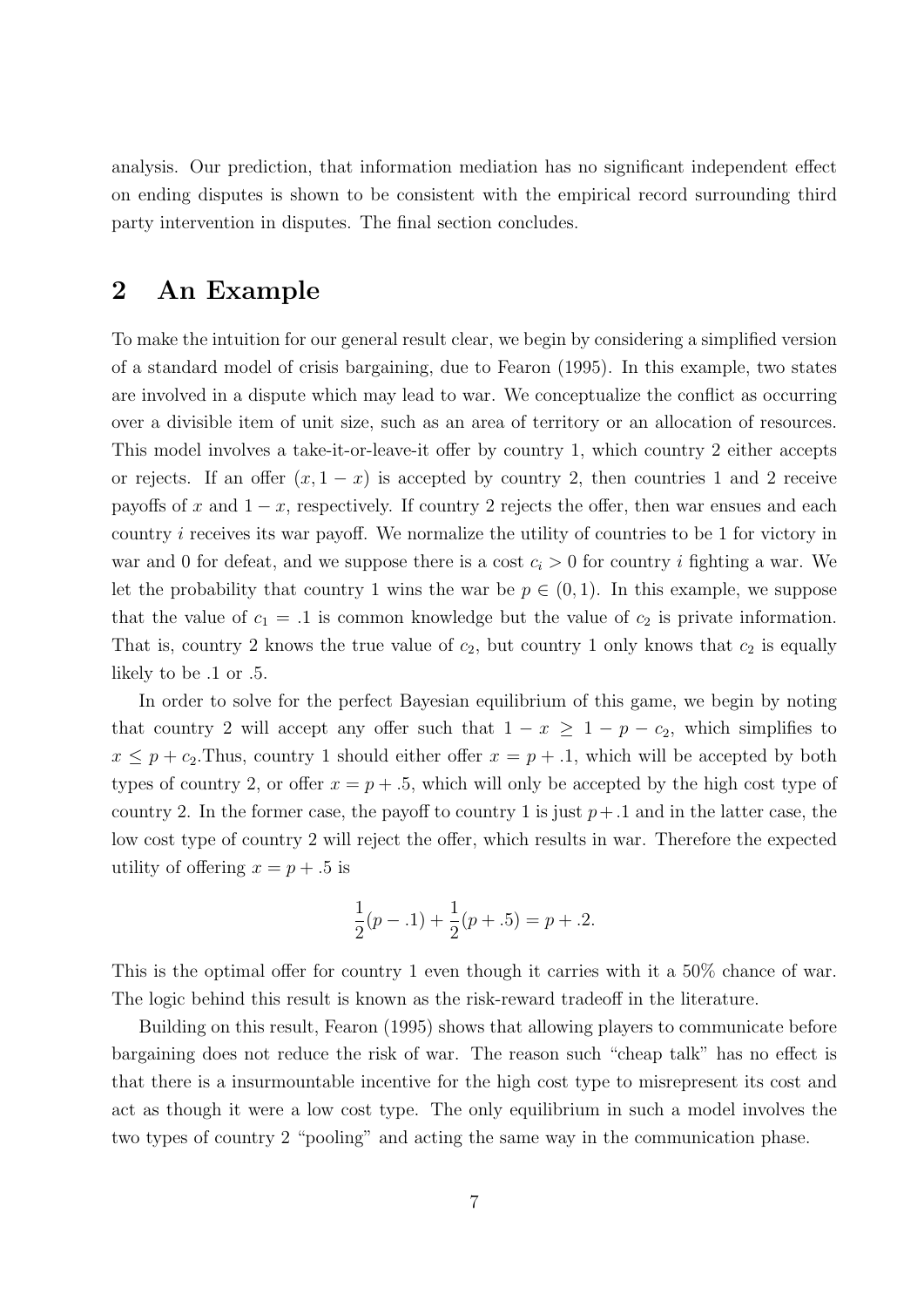To see this in the context of our example, suppose there is a set of possible messages M available to country 2. After country 2 chooses one of these messages to send to country 1, the game proceeds as described above. In particular, the payoffs to the two countries are not affected by the choice of message—the message is "cheap talk." Can there be a (pure strategy) equilibrium in which the two types of country 2 choose different messages? To answer this question, suppose that the high cost type of country 2 sends message  $m_h$  and the low cost type of country 2 sends message  $m_l \neq m_h$ <sup>[5](#page-0-0)</sup> To see how country 1 will respond to this, note that because the two types of country 2 are sending different signals, country 1 can correctly infer the type of its opponent based on the message sent. That is, after receiving  $m_l$ , country 1 knows for sure its opponent is the low cost type, and after receiving  $m_h$ , country 1 knows for sure its opponent is the high cost type. Given this, it is clear that country 1 will offer  $x = p + 0.1$  after receiving the message  $m_l$  and it will offer  $x = p + 0.5$  after receiving the message  $m_h$ . We now show that this cannot be an equilibrium. To see this, note that for the high cost type of country 2, sending the equilibrium message  $m_h$ , which leads to an offer of  $x = p + 0.5$ , yields a payoff of  $1 - x = 1 - p - 0.5$ . On the other hand, if the high cost type deviates and send the message  $m_l$ , then this leads to an offer of  $x = p + 0.1$ , which country 2 will accept, yielding a payoff of  $1 - p - 0.1$ . As this is clearly a profitable deviation, there cannot be an equilibrium in which the two types send different messages. Thus, this example illustrates the importance of the incentive to misrepresent private information and how this incentive prevents meaningful cheap talk in bargaining. Moreover, as there cannot be meaningful cheap talk in equilibrium, country 1 will face the same decision problem as it does in the game without cheap talk and therefore will make the same choice as it does in the game without cheap talk. The eventual outcome will not change. That is, in the game with cheap talk, the unique equilibrium is still that country 1 offers  $x = p + 0.5$ , which leads to war with the low cost type of country 2.

Having seen that the incentive to misrepresent private information precludes meaningful cheap talk in this example, we now consider how this incentive to misrepresent affects mediated solutions to conflict. To illustrate this, we introduce a third player into our model—the mediator. We do not restrict the preferences of the mediator in any way; she could be neutral, or biased towards one of the two countries, or prefer to avoid conflict, or any other preference. We also do not restrict the exact nature of the mediation process; the mediator can gather information from one or both sides involved in the conflict, the mediator can go back and forth to the sides an arbitrary number of times, and the mediator can decide to pass on all, some, or none of the information she acquires at each stage. Whatever the form of the mediation process, after it concludes the original game is played. That is, country 1

<sup>5</sup>Here we focus on pure strategies, but the result continues to hold when mixed strategies are allowed.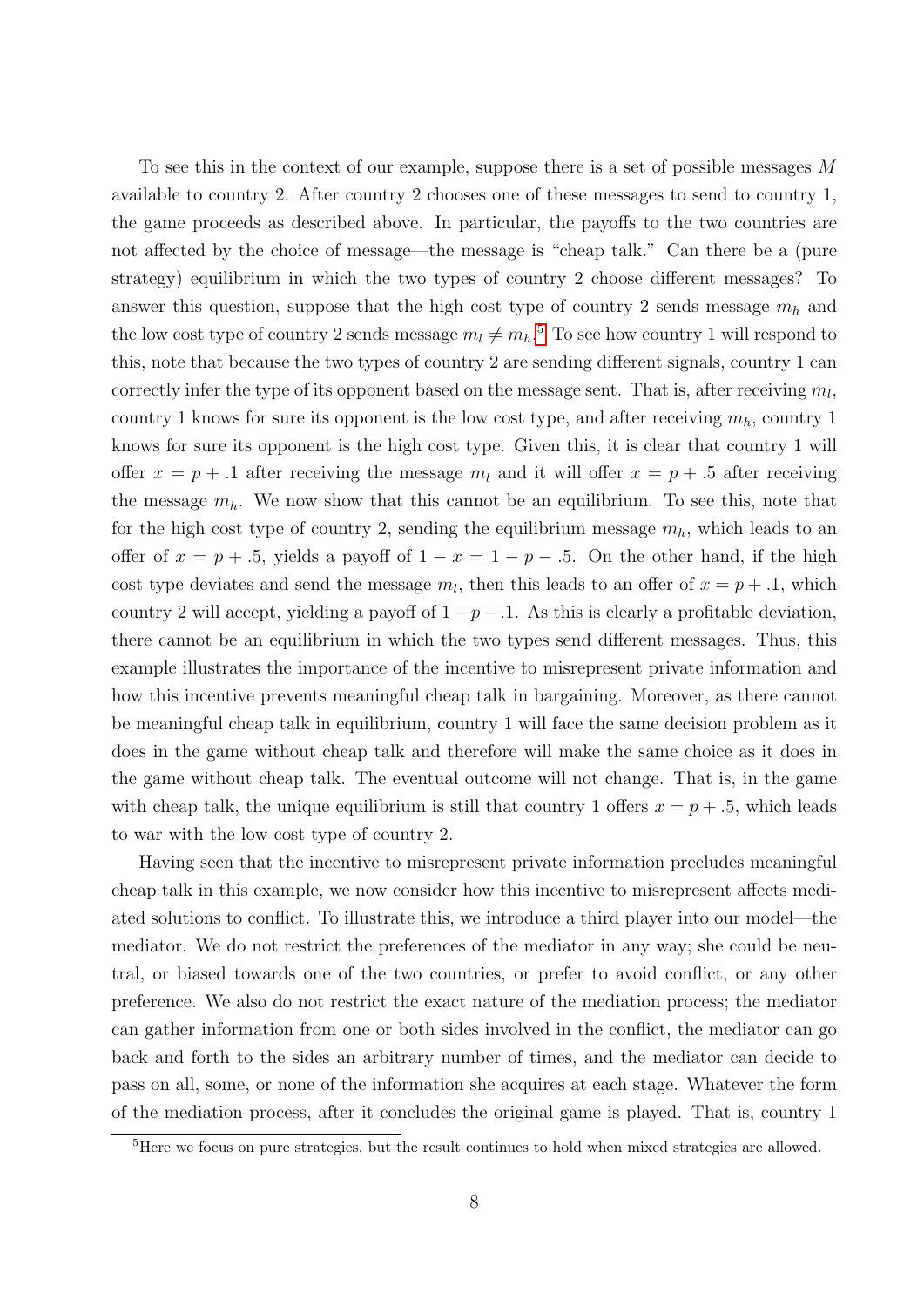makes an offer  $(x, 1-x)$  which is either accepted or rejected by country 2. To focus on the case of informational mediation, we suppose that the mediator's only source of information is the two sides involved in the dispute—the mediator cannot independently access the private information of country  $2^6$  $2^6$ . We also suppose that the mediator cannot change the structure or payoffs of the game through, for example, threats of punishment or reward.

We now turn to the analysis of this game with mediation. Fix a (pure strategy) equilibrium to this game.[7](#page-0-0) This equilibrium specifies the choices for the two types of country 2 in the mediation stage, as well as the corresponding behavior for the mediator and country 1 during mediation. It also specifies the settlement offer x made by country 1 after any possible mediation outcome. As there are two possible types of country 2, in this pure strategy equilibrium there are at most two different outcomes of the mediation stage. We use the notation  $r_l$  to denote the equilibrium mediation outcome when country 2 is the low cost type and  $r<sub>h</sub>$  to denote the equilibrium mediation outcome when country 2 is the high cost type. There are two cases to consider. First, consider the case that  $r_h \neq r_l$ . In this case, the two types of country 2 behave differently in their interaction with the mediator and suppose the mediator finds it in her interest to pass on this information to country 1. Country 1 will respond to these different outcomes just as it does in the cheap talk setting above. That is, after observing  $r_h$ , country 1 knows for sure that it is facing the high cost type and it will offer  $x = p + 0.5$ . Likewise, after observing  $r_l$ , country 1 knows it faces the low cost type and will offer  $x = p + 0.1$ . But now, as in the cheap talk setting, this gives the high cost type an incentive to mimic the behavior of the low cost type in the mediation phase, resulting in  $r_l$  and the more favorable offer  $x = p + 0.1$ . Thus this case cannot be an equilibrium. Here, the same incentive to misrepresent private information precludes meaningful mediation. The second case to consider is that  $r_h = r_l$ . This case can arise when either the two types act the same way in mediation or when they act differently, but the mediator chooses not to pass on this information to country 1. Given that  $r_h = r_l$ , the beliefs of country 1 do not change—country 1 still thinks it is equally likely it is facing the low cost and high cost type of country 2. As the information of country 1 is exactly the same as in the original game, the equilibrium in this case must also be exactly the same. Thus, country 1 offers  $x = p + .5$ , which leads to war with the low cost type of country 2. We conclude that, regardless of the

<sup>6</sup> In this example, if the mediator has access to the private information of country 2, the mediator can insure peace. In particular, if the mediator is unbiased and has no preference for war or peace, truthful revelation is credible. Thus, country 1 learns the cost of country 2 and is able to make the appropriate offer, which will be accepted. Thus, war does not occur. More generally, if the mediator receives an independent noisy signal about the cost of country 2 and prefers peace to war, then the mediator must be biased in order to be credible (Kydd 2003).

<sup>7</sup>Here again, we focus on pure strategies for reasons of tractability. As before, the same results hold if we permit mixed strategies.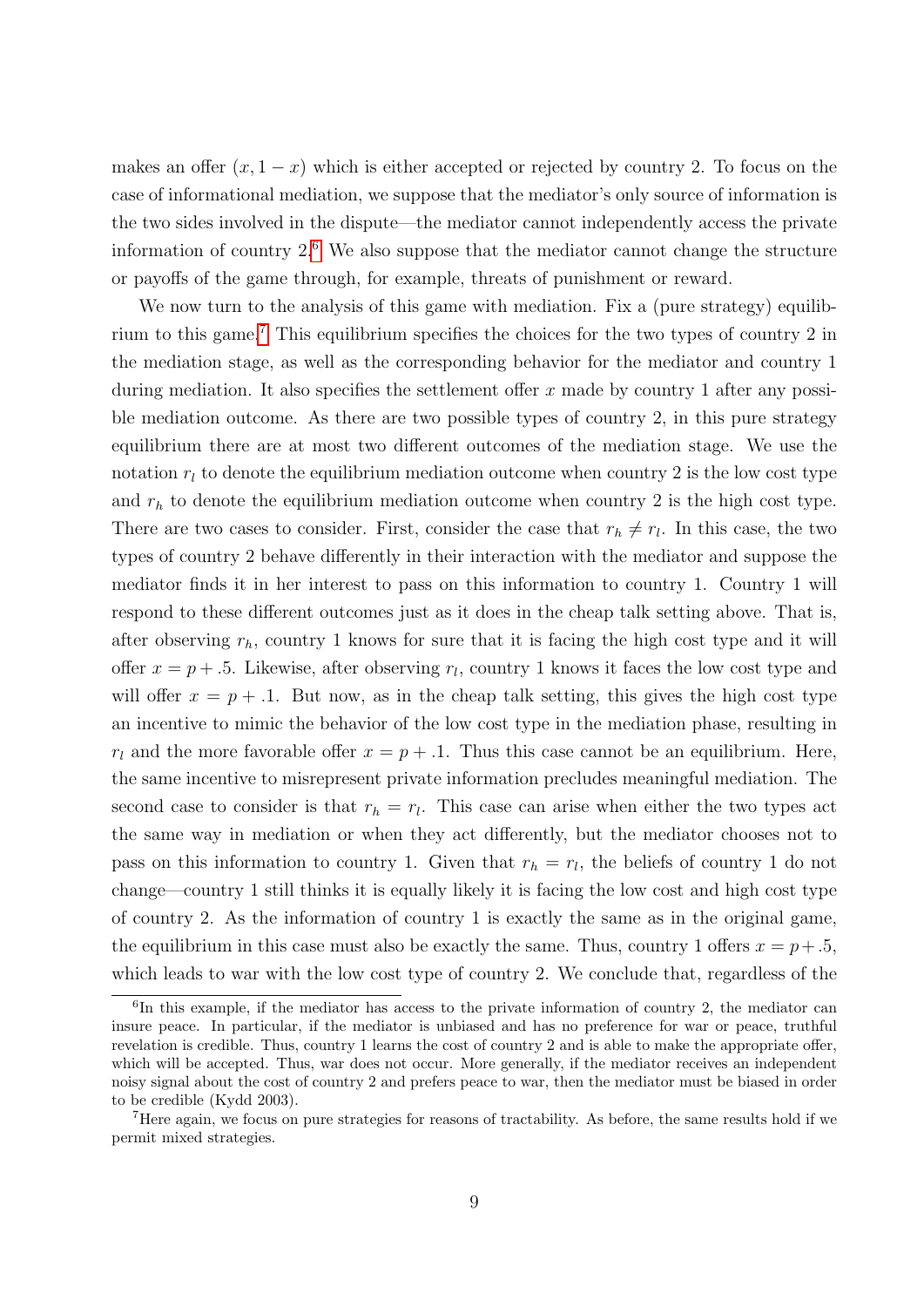preference of the mediator or the form of the mediation process, the equilibrium outcome is unchanged from the original game.

To summarize, in this model, permitting cheap talk does not change the outcome of the bargaining process and neither does the addition of a mediator. This simple model also illustrates the tension between the mediator being able to acquire information and being able to credibly transmit this information. When the mediator will credibly transmit information  $(r_h \neq r_l)$ , country 2 is unwilling to reveal any useful information. Likewise, country 2 is willing to reveal information if it is sure this information cannot be credibly transmitted  $(r_h = r_l)$ . Information mediation can be meaningful only when a country is willing to reveal information and the mediator can credibly convey this information. In this example, one of these two parts is possible, but not both.

### 3 Mediation and Crisis Bargaining: A General Result

#### 3.1 The General Framework

In the previous section, we presented a simple example to illustrate our argument. But we must be careful in drawing general conclusions from this example. For instance, there are bargaining problems in which cheap talk does affect the outcome (Farrell & Gibbons 1989, Smith 1998, Sartori 2002, Ramsay 2004, Kurizaki 2007). Perhaps in more complicated bargaining situations there are things that the disputants are willing to tell the mediator that they are not willing to tell each other. More broadly, we should be careful about making general claims based on special cases (Fey & Ramsay 2009). Therefore, in this section we establish a general result that shows that the lessons of this example carry over to a broad class of crisis bargaining games.

We first provide a general framework for modeling international crisis bargaining. Specifically, we consider situations where two countries involved in a dispute can attempt to avoid war through some bargaining process. In order to be as general as possible, we describe (abstractly) this process by a "game form" G which is composed of a set of actions for each country,  $A_1$  and  $A_2$ , and an *outcome function*  $g(a_1, a_2)$  for  $a_1 \in A_1$  and  $a_2 \in A_2$ .<sup>[8](#page-0-0)</sup> It is worth emphasizing that this game form can be anything from a simple strategic form game to an arbitrarily complicated extensive form. We denote a pair of actions  $(a_1, a_2)$  by  $a \in A = A_1 \times A_2$ . So, a game form defines the actions available to the disputants (e.g., what negotiation tactic to use, etc.) and how those actions interact to determine outcomes.

<sup>&</sup>lt;sup>8</sup>For simplicity, we assume that each  $A_i$  is finite. Our results continue to hold in the infinite case, although there are additional technical details to deal with.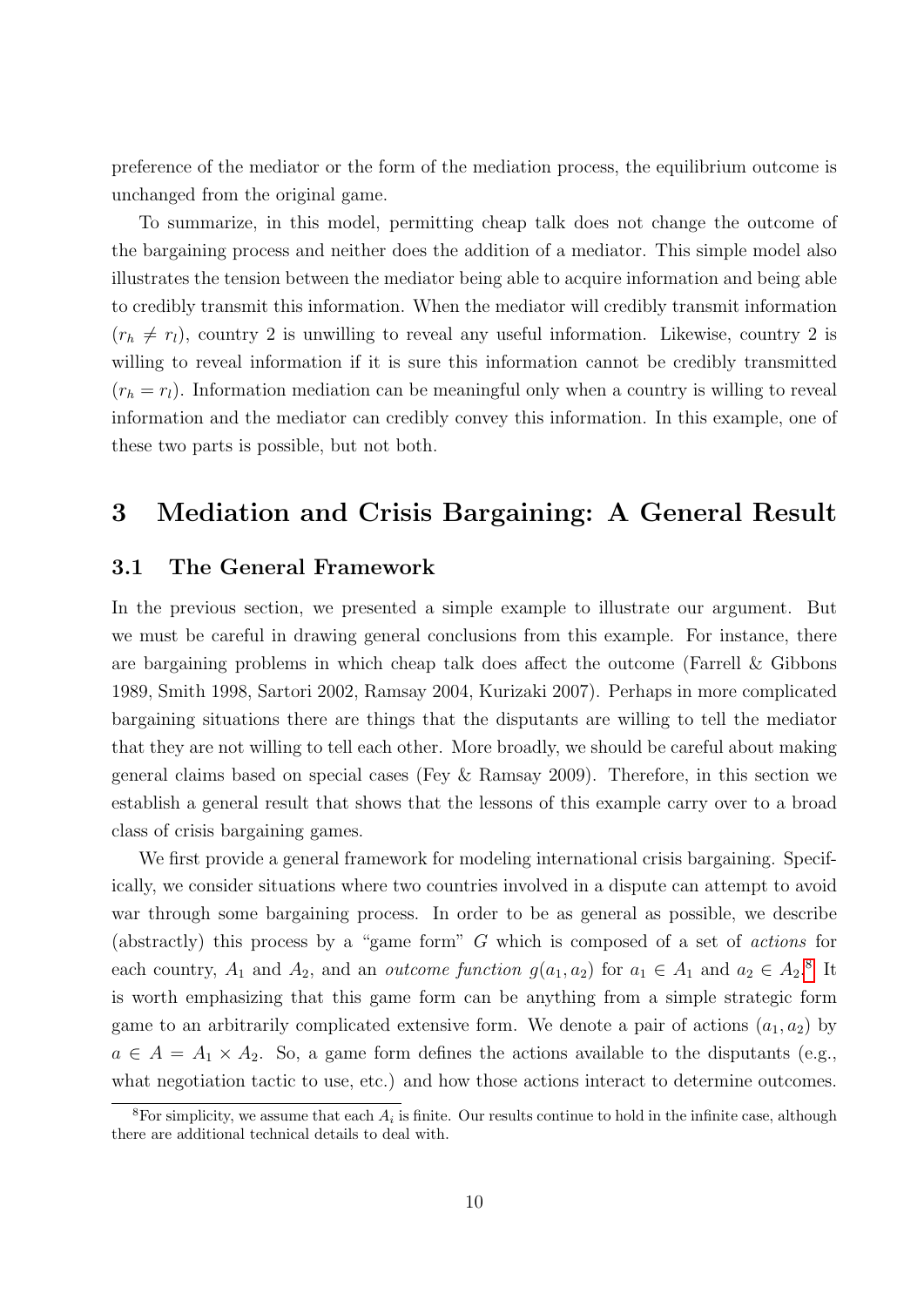A crisis bargaining game is a game form in which the final outcome is either a peaceful settlement or an impasse that leads to war. As before, if  $p_i$  and  $c_i$  denote the probability that country  $i$  wins a war and the cost to war to country  $i$ , respectively, then the payoff of war to country *i* is just  $p_i - c_i$ .

We allow more general specifications of uncertainty by supposing that each country is (potentially) uncertain about the other's cost for fighting. Formally, we suppose that country i's cost of war,  $c_i \in [0, \bar{c}_i] = C_i$ , is private information, which is distributed according to a cumulative distribution function  $F_i(c_i)$ .<sup>[9](#page-0-0)</sup> We denote a pair of types by  $(c_1, c_2) = c$ . In order to be as general as possible, we make no assumption about the form of  $F_i$ . It could be continuous or discrete, or even degenerate. Because countries can condition their choice of action on their private information, we define a strategy for country i by a function  $s_i: C_i \to A_i$ . The set of all possible strategies for state i is  $S_i$  and we let  $(s_1, s_2) = s \in S = S_1 \times S_2$ . The equilibrium concept we employ is Bayesian-Nash equilibrium. In particular, a strategy profile  $s^*$  is a Bayesian-Nash equilibrium if each type of each player is playing a best response to the strategies used by the other players.

Given the anarchic nature of the international system, we identify one feature that must be present in any game form that purports to be a model of crisis bargaining, namely that a country cannot be forced to accept a settlement that makes it worse off than by going to war. Formally, we require that in every crisis bargaining game, for each  $i = 1, 2$  there exists an action  $\tilde{a}_i \in A_i$  such that  $u_i(\tilde{a}_i, a_j, c_i) \geq p_i - c_i$  for all  $a_j \in A_j$  and all  $c_i \in C_i$ . We refer to this condition as voluntary agreements. Different models in the literature express this feature in different ways. In the take-it-or-leave-it bargaining model discussed above, country 2 has a literal choice between accepting the offer and going to war. That is,  $\tilde{a}_2$  is rejecting the offer of country 1. On the other hand, for country 1 in this model  $\tilde{a}_1$  can be any demand  $x \ge p - c_1$ , because country 1 will receive a payoff of either x if country 2 accepts or  $p - c_1$ if country 2 rejects the demand. Likewise, in the "crisis subgame" of Bueno de Mesquita  $\&$ Lalman (1992) and in the related games of Kim & Bueno de Mesquita (1995), Fearon (1994), and Smith (1995), both countries have a strategy that results in either war or capitulation by their opponent. Such a strategy satisfies the requirement for  $\tilde{a}_i$  given above.

<sup>&</sup>lt;sup>9</sup>It is important to note our construction is one where uncertainty is about the countries' private values of war. The standard in the formal crisis bargaining literature has been to focus on "cost" uncertainty, which is such a privately valued aspect of the war payoff. Consistent with our substantive description of the problem, the incomplete information is about unverifiable aspects of countries' preferences. In related work, Horner, Morelli & Squintani (2009) consider the related problem of mediation with private information about interdependent payoff parameters, i.e. the probability of winning, and find different results. Smith & Stam (2003) also have uncertainty over interdependent valued parameters, but also have exogenous information sources for the mediator.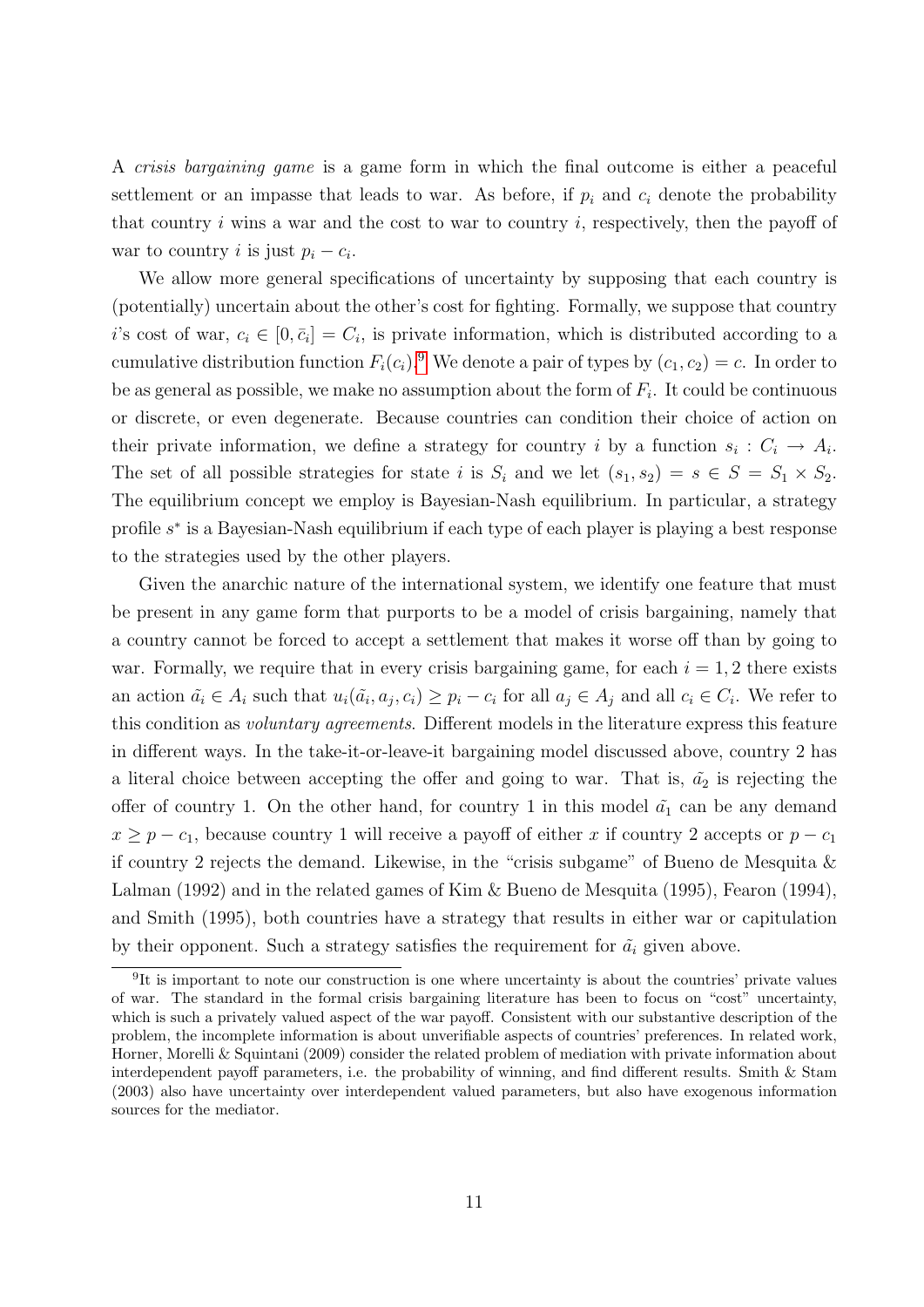#### 3.2 Main result

Our main result is that the outcomes of mediated communication are the same as the outcomes of direct communication between the disputants when there is uncertainty about costs. Thus, we augment the underlying bargaining process  $G$  in two ways. We first consider adding bilateral communication ("cheap talk") with no mediator and then consider adding a third-party mediator to this communication phase.

In the first case, we construct the *cheap talk extension* of  $G$ , denoted by  $G<sup>c</sup>$ , by allowing the two countries to send messages back and forth before beginning the bargaining process. We allow this communication to take a general form in that there can be several rounds of communication and in each round countries can send messages simultaneously or in sequence. Our construction follows that of Forges (1990) and Ben-Porath (2003). Formally, we suppose that each side has a (finite) set of possible messages  $M_i$ . After the countries learn their types, they exchange messages back and forth according to the extensive form  $G<sup>c</sup>$ . The structure of  $G<sup>c</sup>$  is arbitrary; messages can be sent over a number of stages and can be simultaneous or sequential in each stage. In the last stage of  $G<sup>c</sup>$ , the two sides choose their actions  $(a_1, a_2)$ in the crisis bargaining game G. The messages in  $G<sup>c</sup>$  are "cheap talk" because they do not affect payoffs directly. That is, payoffs in  $G<sup>c</sup>$  are determined solely by the choice of action in the final stage G. So for all messages  $m_1$  and  $m_2$ , all actions  $a_1$  and  $a_2$ , and all types  $c_i$ ,

$$
u_i^c(m_1, m_2, a_1, a_2, c_i) = u_i(a_1, a_2, c_i),
$$

where  $u_i^c$  is country i's payoff in the cheap talk extension  $G^c$ . A full strategy for country i in  $G<sup>c</sup>$  indicates which messages to send as a function of its type and which actions to choose from  $A_i$  in the final stage, as a function of its type and the messages sent and received in  $G<sup>c</sup>$ . Because messages are cheap talk, we refer to an *outcome* generated by a full strategy in  $G<sup>c</sup>$  as a mapping from types into actions  $(a_1, a_2)$  in G generated by the given full strategy.

Alternatively, we can construct the *mediation extension* of  $G$ , denoted by  $G^m$ , by introducing a third-party mediator who can communicate with both parties and offer recommendations to the two parties before the bargaining process begins. Again, we allow this mediation to be quite general in that the communication can occur over several rounds and can involve multiple exchanges of messages between the mediator and the two countries. We are also general about whether these messages are public or private. That is, we permit each message of each actor to be either private (i.e., received by only one other actor) or public (i.e., received by both other actors). Most importantly, we impose no restriction on the motivation of the mediator. The mediator can be completely neutral or biased toward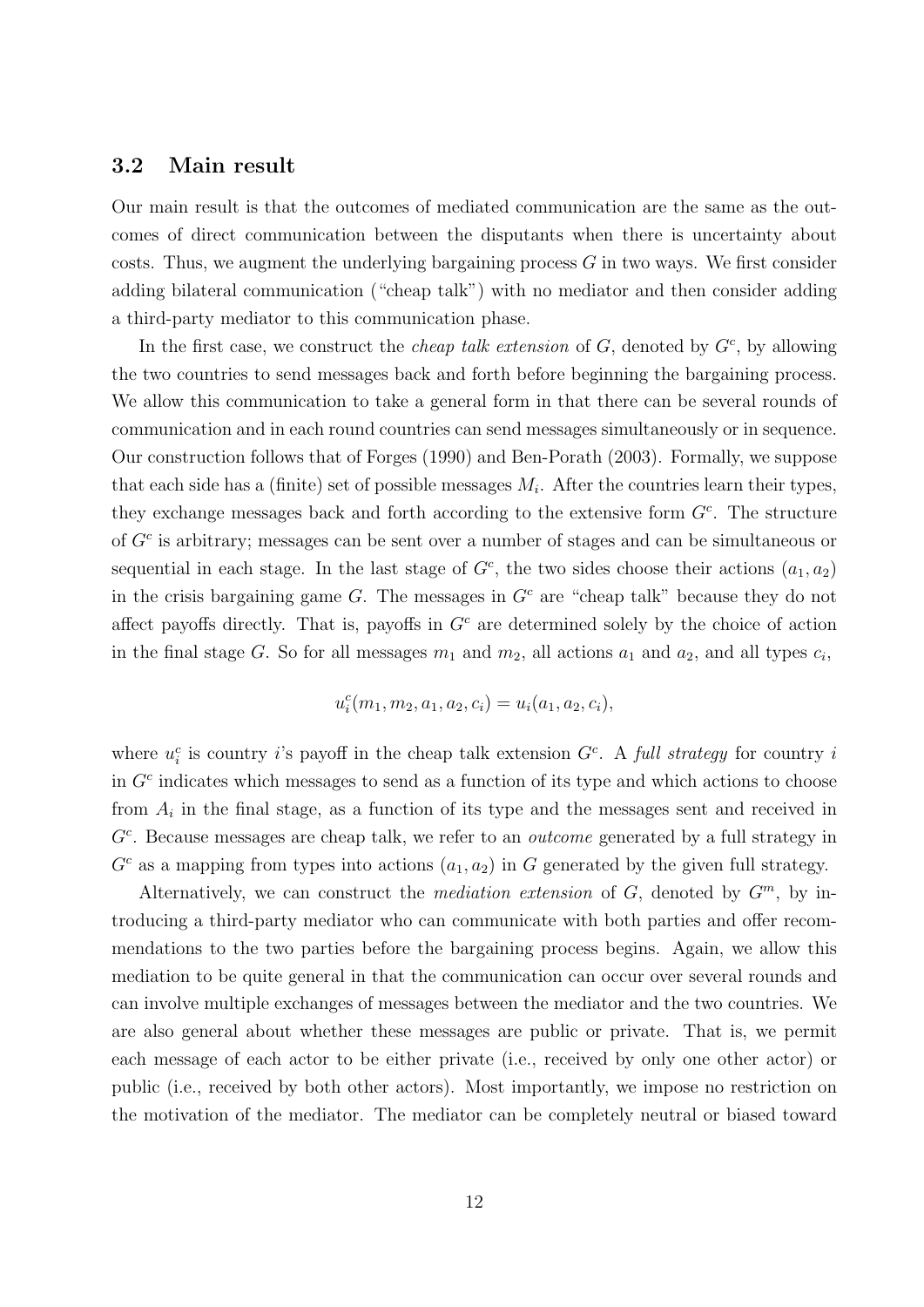one or the other country or biased toward peace or have any other motivation.[10](#page-0-0)

The formal construction of  $G<sup>m</sup>$  is similar to that of  $G<sup>c</sup>$  described above, with the exception that  $G<sup>m</sup>$  is a three player game, with the players being the two disputants countries and the mediator.<sup>[11](#page-0-0)</sup> Each of the three actors has a (finite) set of possible messages  $M_i$ . The two countries and the mediator exchange messages according to the extensive form  $G<sup>m</sup>$ . Once again, the structure of  $G<sup>m</sup>$  is arbitrary, with a number of stages each involving simultaneous or sequential messages. In  $G<sup>m</sup>$ , however, each message can be either public or private. Public messages are received by all actors, while private messages are received by only one of the other actors.<sup>[12](#page-0-0)</sup> As with  $G<sup>c</sup>$ , the messages in  $G<sup>m</sup>$  are cheap talk, so that for all messages  $m_1$ ,  $m_2$ , and  $m_3$ , all actions  $a_1$  and  $a_2$ , and all types  $c_i$ ,

$$
u_i^c(m_1, m_2, m_3, a_1, a_2, c_i) = u_i(a_1, a_2, c_i),
$$

for countries  $i = 1, 2$ . The payoff of the mediator is an arbitrary function of the actions chosen by the two countries in the crisis bargaining game G. That is, for the mediator,

$$
u_3^c(m_1, m_2, m_3, a_1, a_2, ) = u_3(a_1, a_2).
$$

Also, a full strategy for country i is a mapping from types into messages and actions. A full strategy for the mediator is a messaging strategy indicating which messages to send in response to the messages that the mediator receives. As before, an outcome of a full strategy profile in  $G<sup>m</sup>$  is a mapping from types into actions in G. Formally, this is a mapping from  $C_1 \times C_2$  into  $A_1 \times A_2$ .

Although we allow the preferences of the mediator to be arbitrary, we do make two assumptions about any mediation extension of G. First, we assume that the mediator has no private information of their own, cannot directly observe the private information of either side, and cannot verify any claims the the two sides makes about their private information. In other words, the only knowledge that the mediator can obtain comes from the exchange of messages between the mediator and the two countries. As messages can be private, a mediation extension can involve disputants choosing to send private messages to the mediator and the mediator deciding which information to pass on privately to the two sides. This is specified by the structure of  $G<sup>m</sup>$  and determines the messaging strategy available to the

 $10$ This is an important point of departure from that work of Forges (1990) and Ben-Porath (2003). Those papers include a mediator, but only as a mechanistic coordination device—a theoretical construct to aid in the analysis. In our paper, the mediator is a fully rational player with strategies and preferences in  $G<sup>m</sup>$ .

<sup>&</sup>lt;sup>11</sup>When necessary, we denote the mediator by player  $i = 3$ .

<sup>&</sup>lt;sup>12</sup>To conserve notation, we represent each message by three elements of  $M_i$ : one for the public version of the message, one for the private version sent to actor  $j \neq i$ , and one for the private version sent to the actor  $k \neq j$ .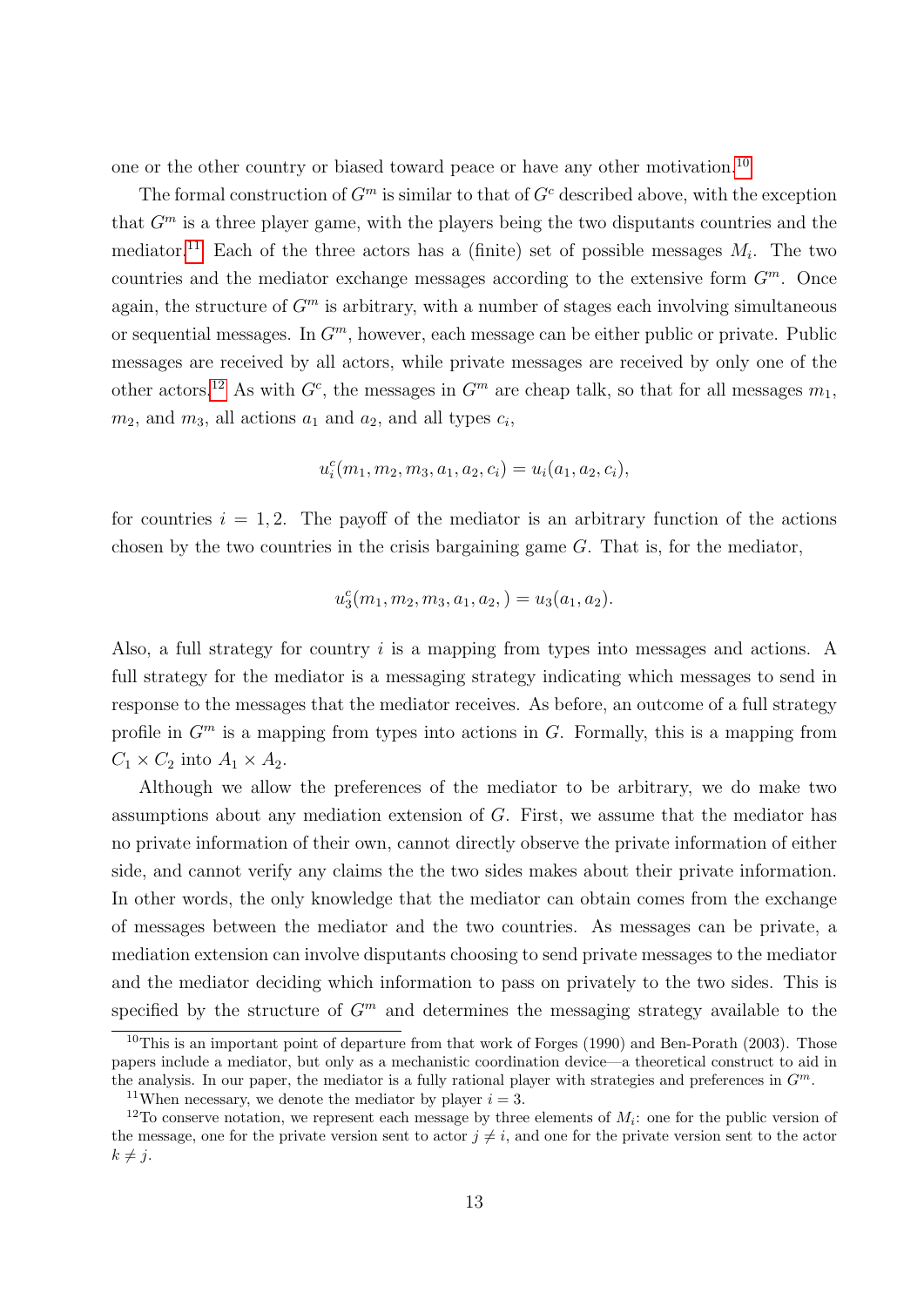mediator. But the mediator in  $G<sup>m</sup>$  can only respond to messages sent by the disputants, it does not have access to the private information involved. Second, we assume that the mediator does not have the power to change the game form  $G$ . That is, we suppose that the mediator can engage in arbitrary communication with the two sides and make public or private recommendations about what actions each country should take in the play of  $G$ , but the mediator cannot directly impose, prevent, or change the payoff of any outcome in G. Thus, the extensive form of  $G<sup>m</sup>$  involves the play of G after every possible messaging history.

Finally, in order to make the argument as clear as possible, we strengthen the voluntary agreements condition described above in the following manner. In order to insure that in both cheap talk extensions and mediation extensions of G any peaceful agreement must be voluntary, we suppose that after G has been played and a settlement has be reached, each country always has the option of rejecting the proposed settlement if it thinks it will be better off by using force. Formally, we suppose that in any cheap talk extension or mediation extension of  $G$ , every terminal node of  $G$  is followed by a final stage in which the two countries simultaneously choose whether to accept or reject the settlement. The settlement is adopted if both sides accept it and otherwise the outcome is war. We refer to this final stage as the "ratification stage" of the cheap talk or mediation extension of G. Put simply, there is no way to force a country to accept an agreement that makes it worse off than it would be by going to war.

Note that with these assumptions, a strategy for play in a cheap talk extension of G must specify the choices of countries players in the messaging stage, how these messages affect the play of  $G$ , and the decisions of the countries in the ratification stage after  $G$ . Likewise, for a mediation extension of  $G$ , we must specify the messages of the countries, the preferences and actions available to the third-party mediator as well as the strategy of the mediator in response to the messages of the countries, the effect of all of these messages on the play of G, and finally the ratification decisions of the countries for every terminal node in G.

We are now ready to state our general result. This result states every equilibrium outcome of every cheap talk extension of  $G$  is an equilibrium outcome of some mediation extension of  $G$  and, conversely, every equilibrium outcome of every mediation extension of  $G$  is an equilibrium outcome of some cheap talk extension of G. In other words, the sets of equilibrium outcomes for  $G<sup>c</sup>$  and  $G<sup>m</sup>$  are the same and no outcome reached by mediation is unreachable without it.

Theorem 1 Let G be an arbitrary crisis bargaining game form with voluntary agreements. The set of equilibrium outcomes of  $G^c$  is equal to the set of equilibrium outcomes of  $G^m$ .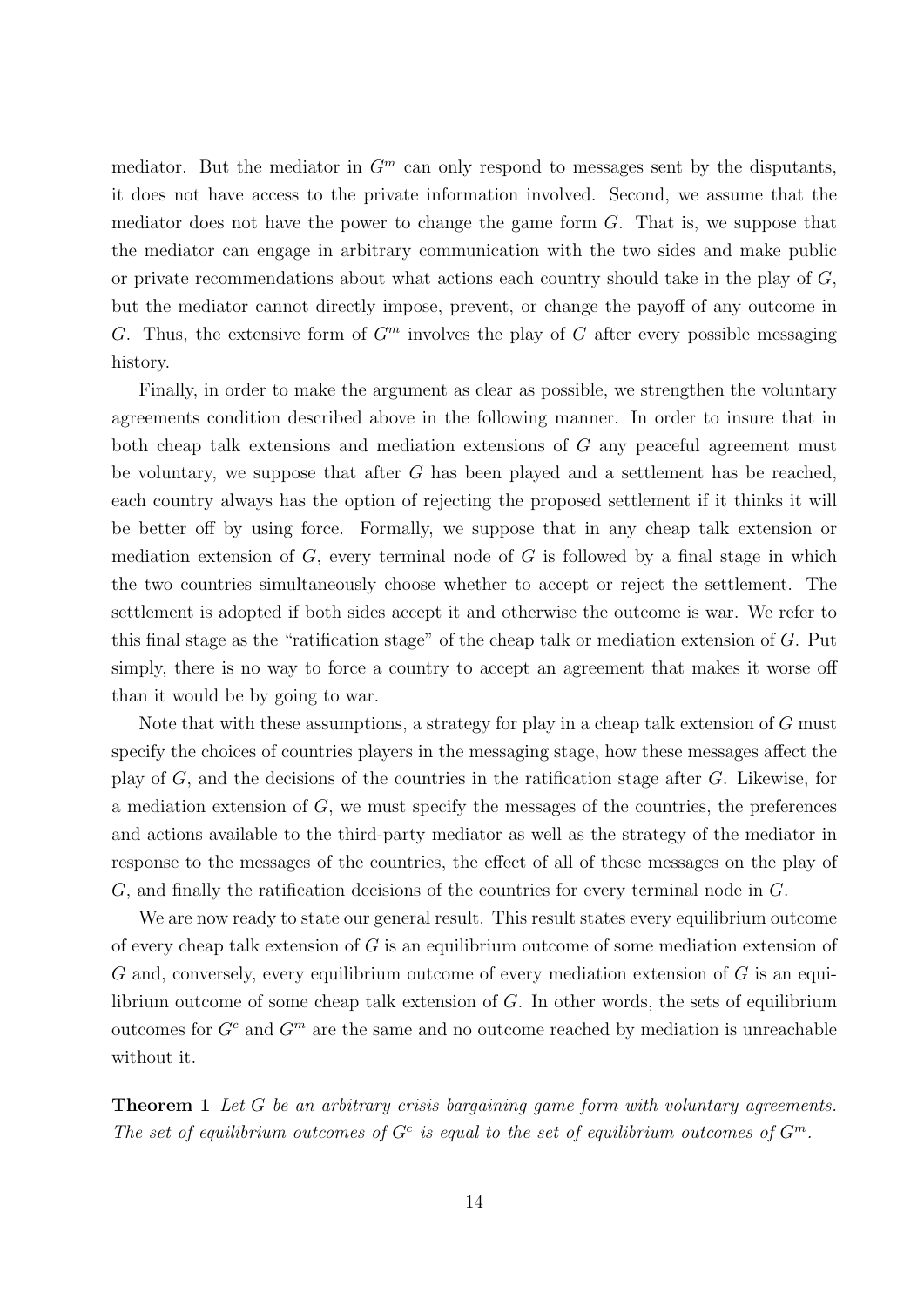Proof: To prove the first direction, pick any equilibrium of any cheap talk extension of G. Choose a mediator with arbitrary preferences for the mediation extension of G. In this mediation extension, let each side play a strategy in which they send public messages corresponding to the messages sent in the equilibrium of the cheap talk extension and ignore any messages from the mediator. Also, let the mediator send no messages. Finally, let the two sides play the same in G as in the equilibrium of the cheap talk extension. Because the messaging strategy for the two sides is the same as in the equilibrium of  $G<sup>c</sup>$  and the mediator does not send messages, it is optimal to play this same messaging strategy in the mediation phase and play the same way in  $G$ . The mediator is willing to send no messages because any message she sends will be ignored. In this way, the mediation extension achieves the exact same communication as the cheap talk extension. Finally, because any equilibrium of  $G<sup>c</sup>$ must give each country at least their war payoff, the same outcome in  $G<sup>m</sup>$  will be agreed to at the ratification stage. Therefore, this outcome is an equilibrium outcome of some mediation extension of G.

The reverse direction is more difficult. Pick any equilibrium of any mediation extension of G. Such an equilibrium must specify a strategy for how each country sends messages in the communication stage, how the mediator reacts to these messages and responds with her own messages, and how these messages influence the choice of actions by the countries when they proceed to play the underlying game  $G$ . By the definition of equilibrium, each of these strategies must be optimal, given the play of others. In a manner similar to the "general revelation principle" (Myerson 1982, Forges 1986, Myerson 1991), we can view the mediated communication phase of the equilibrium of  $G<sup>m</sup>$  as a mapping from the type space  $C_1 \times C_2$ into a recommended action profile  $a \in A$ . Because the mediator could be playing a mixed strategy in this equilibrium of  $G<sup>m</sup>$ , this mapping is a probability distribution  $\mu(a | c)$  which gives the probability that the mediator will recommend action  $a_i$  to country i given types c. We refer to this mapping as a mediation mechanism for  $G^m$ .

Our goal is to specify a cheap talk extension  $G<sup>c</sup>$  and construct an equilibrium of  $G<sup>c</sup>$  with the same distribution of outcomes as  $\mu(a \mid c)$ . To begin, we define  $G^c$  to be a cheap talk extension of  $G$  in which each country makes a simultaneous announcement and then  $G$  is played.

Before we construct the desired equilibrium of  $G<sup>c</sup>$ , we need the following preliminary definitions. First, fix an arbitrary ordering of the elements of A, so that  $A = \{a^1, a^2, \ldots, a^{|A|}\}.$ Given a probability distribution  $\mu(a \mid c)$ , we view this a discrete density on the ordering of the elements of A and form the corresponding cumulative distribution function  $\chi(a \mid c)$ on this ordering. Second, define a *fractional sum function*  $\phi : [0,1]^2 \rightarrow [0,1]$  as follows. For every  $r_1, r_2 \in [0, 1]$ , let  $\phi(r_1, r_2)$  be the fractional part of the sum  $r_1 + r_2$ . That is,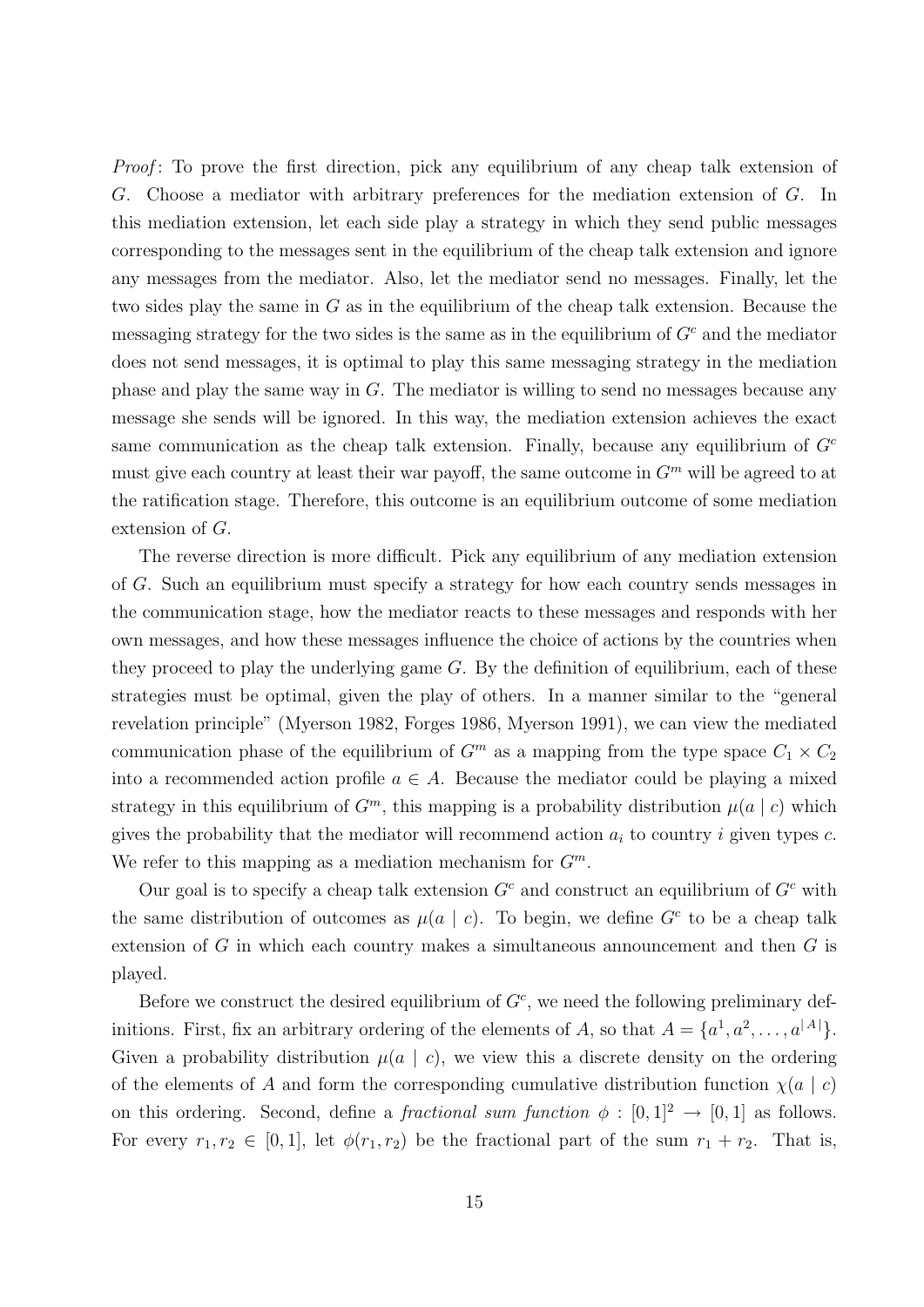$\phi(r_1, r_2) = r_1 + r_2 - |r_1 + r_2|$ , where |x| greatest integer less than or equal to x. Importantly for our purposes, if  $r_1$  and  $r_2$  are independent random variables and one of them is uniformly distributed on [0, 1], then  $\phi(r_1, r_2)$  is uniformly distributed on [0, 1].

We now define the strategies for the desired equilibrium. In the communication phase of  $G<sup>c</sup>$ , country *i* announces its true type,  $c<sub>i</sub>$ , as well as a number  $r<sub>i</sub>$  that is independently drawn from a uniform distribution on [0, 1]. Given the type announcements  $c_1$  and  $c_2$  and the two announced values  $r_1$  and  $r_2$ , let  $a^* = \chi^{-1}(\phi(r_1, r_2) \mid c)$ . In the game G, country *i* plays  $a_i^*$ . In the ratification phase, if the action profile played in  $G$  was  $a^*$ , then both countries play the action that they would have played in ratification phase of  $G<sup>m</sup>$  after  $a<sup>*</sup>$ . If the action profile played in  $G$  was not  $a^*$ , then both countries reject the end result and choose war. Clearly, on the equilibrium path of play, the distribution of outcomes in this equilibrium of  $G<sup>c</sup>$  is identical to the distribution of outcomes of the equilibrium of  $G<sup>m</sup>$ .

In order to show that these strategies form an equilibrium of  $G<sup>c</sup>$ , we consider each stage in turn, working backwards. In the ratification stage, if the action profile played in  $G$  was  $a^*$  as required, then playing the actions played by the equilibrium of  $G^m$  is clearly optimal. On the other hand, if a different action profile was played, then it is an equilibrium for both countries to reject because if country  $j$  is rejecting, then war occurs whether or not country i rejects. Given these portions of the strategies are optimal, consider the play in G. If country *i* chooses an action other than  $a_i^*$ , then the eventual outcome is war. If country *i* chooses the prescribed action  $a_i^*$  then the eventual outcome is an equilibrium outcome of  $G^m$ . But since every equilibrium outcome of  $G<sup>m</sup>$  gives both countries at least their war payoff, deviating to some other action is not profitable. Finally, consider the messaging stage in  $G<sup>c</sup>$ . Recall that if  $r_j$  is chosen uniformly, then  $\phi(r_1, r_2)$  is uniformly distributed regardless of how  $r_i$  is chosen. Therefore, country i has no incentive to choose  $r_i$  in a different manner. To show that announcing your true type is optimal, we appeal to the general revelation principle again. Specifically, because the mediation mechanism  $\mu$  is generated by an equilibrium of  $G^m$ and is therefore optimal and the strategies defined in  $G<sup>c</sup>$  generate the same same distribution of outcomes as  $\mu(a)$ , it is an equilibrium for both countries to truthfully reveal their types and play accordingly. This proves the theorem. Г

So what have we shown? This theorem establishes that when the mediator must gather information from the two disputants, the set of outcomes achievable through a third party mediator is exactly the same as the set of outcomes achievable through direct cheap talk by the two sides. The proof is constructive—it lays out the equilibrium strategies necessary in a cheap talk game to achieve the same outcome as in a mediation game.

While some, like Kydd (2003), Moravcsik (1999) and Beardsley (2008), have suggested that such a result may be true, it is worthwhile to note that our theorem is much different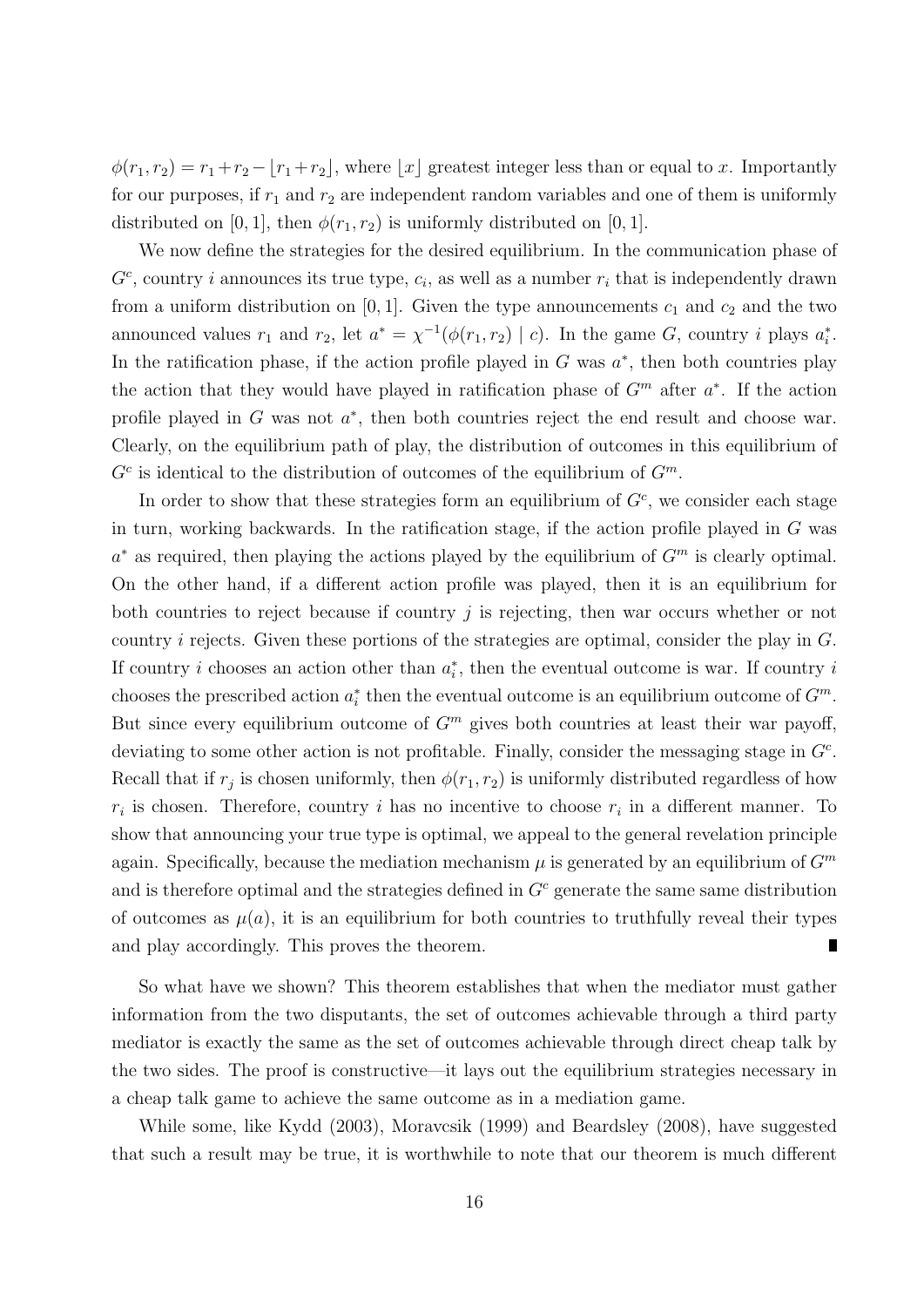from the existing literature on cheap talk and mediation. For example, it is known that with two players, there are game forms in which mediated communication can achieve outcomes that are not attainable by cheap talk messaging (Forges 1990, Krishna 2007). But these counterexamples involve the play of correlated equilibrium in games with coordination opportunities. Our result, on the other hand, deals with crisis bargaining games in which there is a direct conflict of interest. Another striking difference between our result and the theoretical literature on mediation in games of incomplete information is that we permit the mediator to be an additional player in the game, with arbitrary preferences. In the existing literature (Forges 1990, Ben-Porath 2003, Gerardi 2004, Krishna 2007), mediated communication involves a non-strategic communication device that receives and transmits messages, but does not have preferences over outcomes. Again, our broader result is possible because we focus on crisis bargaining games with voluntary agreements and mediation games with a ratification phase.

### 4 Theoretical Discussion

A few aspects of our theory and results call for further discussion. As we note above, we agree with Kydd  $(2003)$  that "... [there are] two questions that any theory of mediation as information provision must answer. First, how does the mediator get the information that she is to provide? Second, when can the mediator credibly communicate this information to the negotiating parties?" But unlike the existing formal literature on mediation, that focuses solely on the credible communication question with no regard to the issue of acquiring private information, we focus on situations where both problems exist simultaneously.

In some circumstances the assumption that the mediator has exogenous information is perfectly reasonable, and in those instances issues of credible communication dominate. For example, if uncertainty is about the probability of success in a violent conflict or about some commonly valued element of the prize–like how much oil is under a disputed territory–then third-party mediators can gather relevant information. In fact, the literature on mediation and third-party intervention explicitly considers such operations. These third party actions are ones where the outsider is tasked with "fact-finding" which can lead to proposals or arbitration. But for other aspects of the environment–in particular privately valued preference based uncertainty–such information can only be voluntarily revealed by the disputant who holds the preference. In such circumstance a mediator can act as a "go between" and offer proposal as to how to settle a disagreement, but the information they can gather is largely at the discretion of the parties.[13](#page-0-0)

 $13$ One potentially interesting source of information for the mediator may be previous secret or private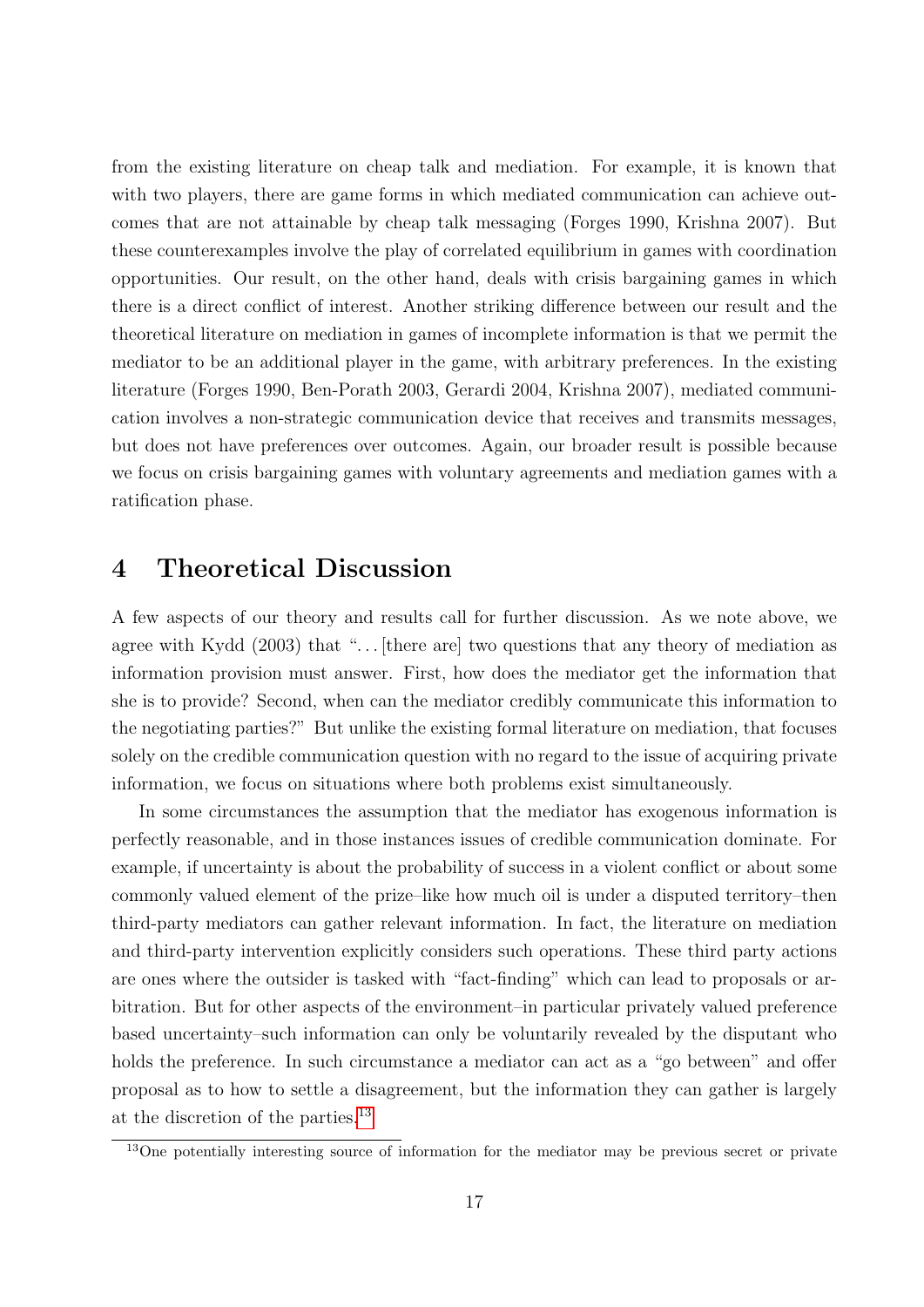When the underlying uncertainty concerns the parties' levels of resolve, ideological commitments, or personal preferences the exogenous information assumption is more problematic. So while it is sometimes possible for mediators to gather data that is relevant to a dispute that the participants cannot gather, like satellite imagery or communication intercepts, these exogenous information assumptions will not apply if the key information driving the dispute is some subjective preference or hidden constraint faced by a disputing leader. The fundamental fact is that whatever these factors are can only be known to the members of the dispute and can only be learned by the mediator if the disputants are willing to honestly share this information.

As our example illustrates, the tension between the credibility of the mediator's recommendation and the incentive for parties to misrepresent their private information acts to inhibit meaningful mediation. It is easy to see how these issues play out in the existing models of mediation. Take Kydd's (2003) model of biased mediators for example. The main result of this paper is that if the mediator is endowed with independent knowledge and has the right amount of bias, then the mediator can pass on her information in a way that alters the trajectory of the conflict for the better. This new trajectory, moreover, is not one that could be reached through direct communication between the parties to the dispute. But suppose that instead of being endowed with separate information, the mediator must gather information from the disputants. Would the player with private information in this game ever reveal it willingly to such a mediator? The answer is no, because in Kydd's equilibrium, one side makes more generous offers when informed by the mediator that its opponent has low costs. Therefore, as in the example in Section [2,](#page-1-0) the high cost type has an incentive to lie to the mediator and claim that it has low costs. In this way, the gains from mediation that are present in Kydd's model with exogenously informed mediators vanish when the mediator must rely on information revealed by the disputants. Moreover, as Kydd points out in his model, when the bias of the mediator is outside of the specified range, it is impossible for the mediator to credibly reveal information. For example, when the mediator is neutral and simply prefers to avoid conflict, she "will face an insuperable incentive to lie. Lying will make peace more likely; telling the truth will make conflict more likely" (p. 606). In other words, the mediator will always want to claim that her information is that costs are low, even when she knows differently. But then, knowing this, the side with private information is willing to truthfully reveal it to the mediator—since the mediator cannot credibly reveal this information there is no risk in revealing it. Thus, we again see how the tension between the

interactions between the mediator and the disputants. It should be noted, however, that even this information is to a great extent controlled by the diplomatic strategy of the actors and can be subjected to the same set of incentives to misrepresent or mislead in expectation of future interactions.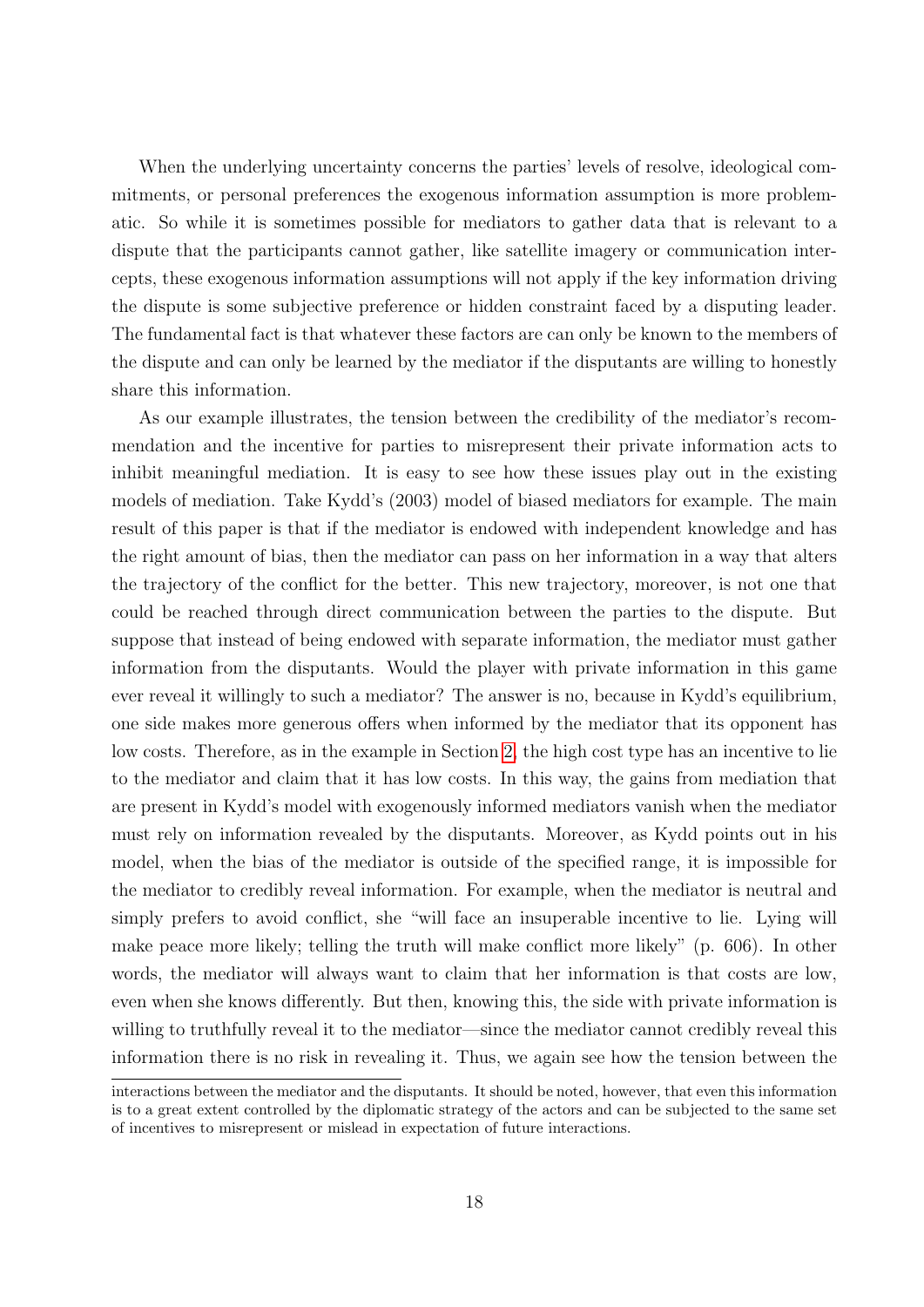credibility of the mediator and the incentives to reveal information interact. If the mediator gathers her information from the two sides, then we have the following. The mediator can credibly communicate her information exactly when the uninformed player has an incentive to lie to the mediator, and this player is willing to tell the truth exactly when the mediator has an incentive to lie to the other side. Thus, as our general result tells us, the presence of the mediator provides no additional opportunities for settlement. Our general result also implies that these arguments are not unique to Kydd's model. Similar conclusions would hold in similar models like Rauchhaus (2006).

Importantly, our conclusion about the information mediation problem do not depend on the preferences or biases of the mediator. The mediator may prefer war to peace, peace to war, one participant over the other, or anything else. As the preceding discussion of Kydd's model emphasizes, the different levels of bias may interact with the incentives of the disputants to reveal information in different ways, but the overall outcome will be the same. Mediator bias that generates credibility leads to an incentive to misrepresent information to the mediator, while levels of bias that lead to the mediator misrepresenting her information permit truthful revelation of information to her. But whatever the mediator's bias is, the result is the same: nothing is gained through mediated communication when the mediator must both extract information and credibly communicate it.

As mentioned in the introduction, our theoretical result also complements the existing sufficiency results in the literature. While every result we are aware gives us a set of indicators that allow us to look for places where mediation can or should be affective, we prove a necessary condition that helps us identify what is essential for an information mediator to add value and change outcomes of a crisis. We show that in the standard theoretical setting, a mediator must have an exogenous source of information to make a difference. When joined with the results of Kydd (2006, 2003) and Rauchhaus (2006) we have that exogenous information is necessary, and with a few conditions on mediator preferences, sufficient for the possibility of successful mediation.

While not directly a theory of international institutions and organizations, our result also applies to these entities when they take on a mediation role. Thus our result speaks to widely held views on the role of international organizations in resolving disputes and achieving Pareto-improving outcomes through assistance in the bargaining process. As Keohane (1984) argues, international institutions can "reduce transaction costs" and promote cooperation by providing information in cases where asymmetries of information lead to bargaining failure. Theorem 1 shows that the informational role of institutions must be limited in such a functionalist argument. That is, institutions—like specially informed mediators—can influence bargaining outcomes with their actions as long as the institutional decision-makers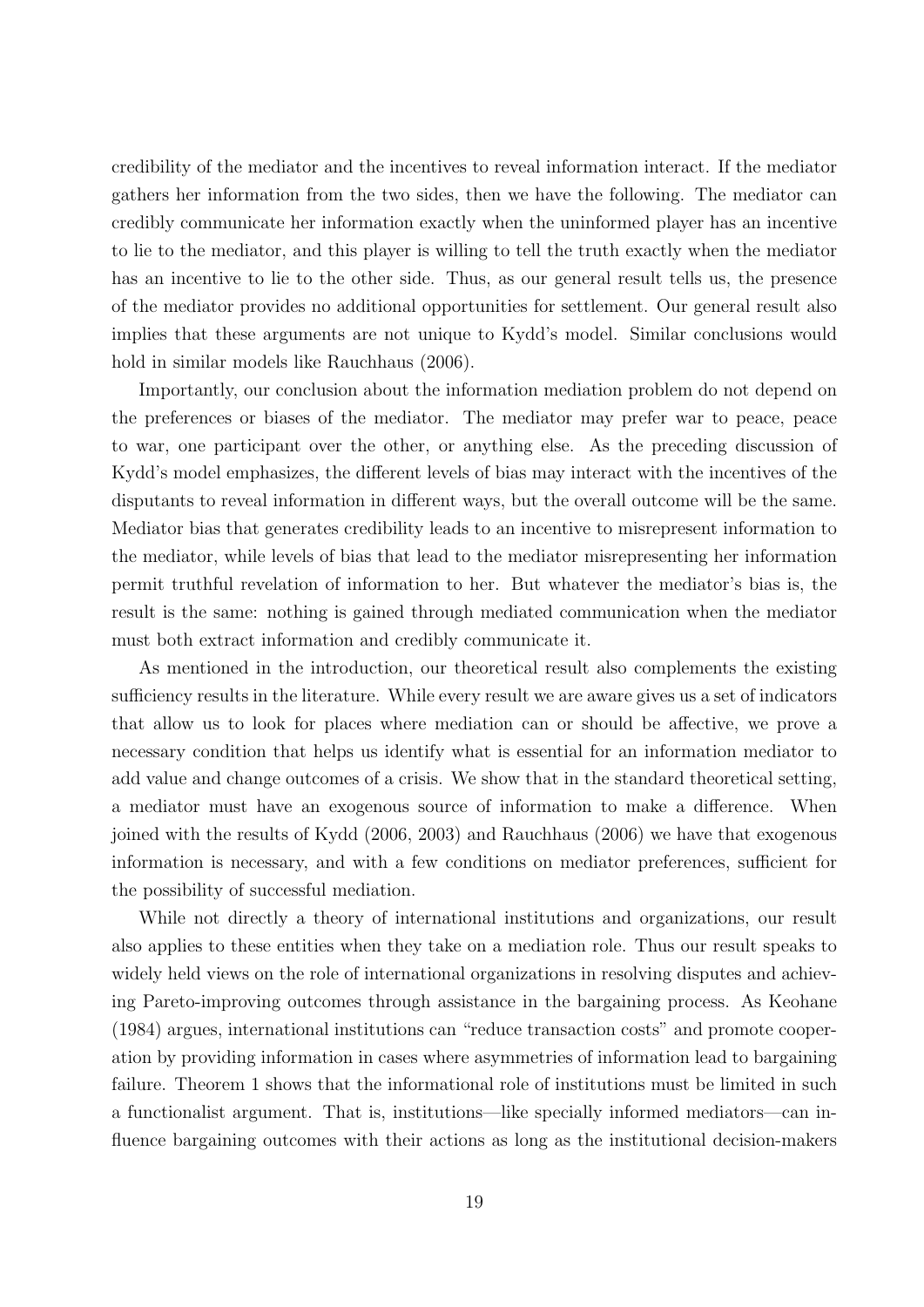preferences are consistent with credible sharing of what they know. But again, this only works if the institution has information not available to the participants. If the international organization must extract or collect private information from the parties with the aim of sharing some of it in order to facilitate an agreement, then the international organization faces the same problem as our mediator. This is not to say institutions cannot play other information sharing roles, such as monitoring a country's otherwise unobservable behavior. They just cannot solve the cheap talk problem for disputing countries simply by acting as a go between and a source of non-binding proposals.

### 5 Analysis of Information Mediation in Disputes

As noted in the introduction, to those interested in the empirical study of mediation the ultimate value of this result is its ability to explain the success or failure of mediation. With this in mind we turn to some empirical results in international relations that are consistent with the substance of our claim. We follow this discussion with a simple test of our own that, when taken together with the other findings, supports our theoretical claim.

Existing empirical studies of mediation evaluate the effectiveness of the three styles of mediation identified in the classical literature: communication-facilitation, procedural, and directive/manipulative. There are two fairly consistent findings in this literature that relate to our argument. First, in direct comparisons of the three styles when mediation occurs, the communication-facilitation style is found to be the least effective in resolving conflicts (Bercovitch 1986, Bercovitch & Houston 1996, Bercovitch & Houston 2000). Second, and more interesting from our perspective, several recent papers have shown that the communication-facilitation style is actually no better at resolving conflicts than unmediated communication (Quinn, Wilkenfeld, Smarick & Asal 2006, Beardsley, Quinn, Biswas & Wilkenfeld 2006, Quinn, Eralp, Wilkenfeld, Asal, McLauchlin & Brecher 2009). For example, Quinn et al. (2009) state the "[p]ure facilitative mediation appears to add little benefit to the process of resolving violent, ethnic, intra-state crises. In fact, our results show that a pure facilitative approach to mediation is less likely to get parties to compromise than if they were left to their own devices." These papers offer support for our argument that communication mediation cannot achieve outcomes beyond those achievable by direct bilateral discussion.

Even stronger support can be found in recent empirical work by Savun (2008). Her article distinguishes itself from previous work on mediation by focusing on the *kind* of information that mediators possess. Building a measure of mediator information using the mediator's diplomatic representation in the disputants' territories, its trading relationships, and its institutionalized military alliance ties with the countries in conflict, Savun finds that mediators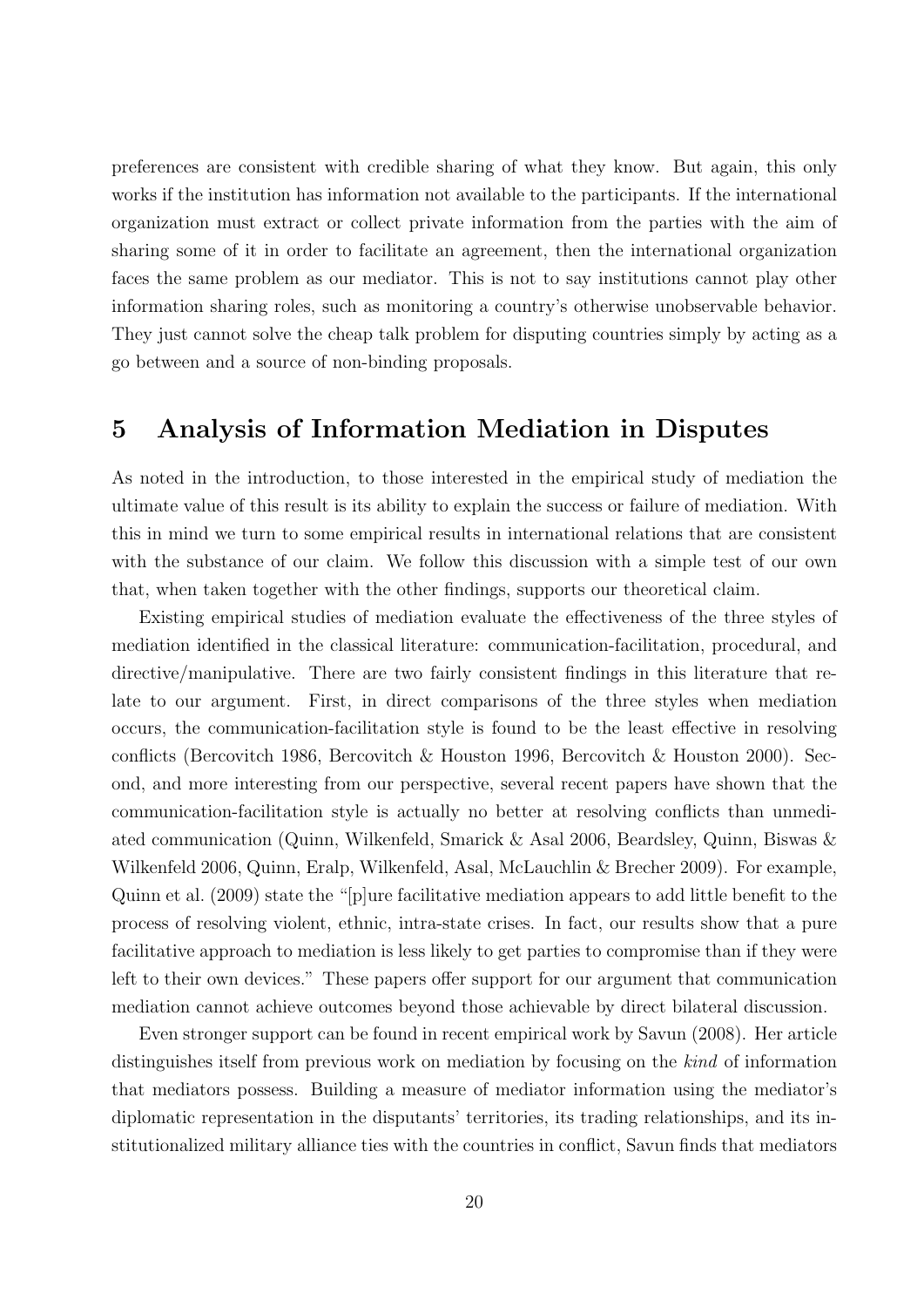|             | Predicted Probability of |  |                                 |      |  |  |
|-------------|--------------------------|--|---------------------------------|------|--|--|
|             | Mediation Involvement    |  |                                 |      |  |  |
| Information |                          |  | None Low Medium                 | High |  |  |
|             |                          |  | $0.006$ $0.053$ $0.231$ $0.559$ |      |  |  |
|             |                          |  |                                 |      |  |  |
|             | Predicted Probability of |  |                                 |      |  |  |
|             | <b>Mediation Success</b> |  |                                 |      |  |  |
| Information | None                     |  | Low Medium                      | High |  |  |
|             |                          |  | $0.014$ $0.060$ $0.182$ $0.397$ |      |  |  |
|             | Source: Savun (2008)     |  |                                 |      |  |  |

<span id="page-21-0"></span>Table 1: Effect of Mediator Information Level

with access to independent information from these sources are much more likely to successfully resolve conflicts. From her results, we can quantify the extent to which independent information affects the performance of third party mediation.

Savun estimates a selection model that both estimates whether mediation occurs and whether whether mediation is successful. We present a summary of her results in Table [1.](#page-21-0) Specifically, Savun finds the predicted probability of mediation success for countries with high levels of information is twenty eight times greater (.397) than those with zero information (.014) and more than six times greater than those with low levels of information (.060). She finds an even bigger difference in the predicted probability of mediation occurrence as a function of the level of mediator information. Thus, Savun's evidence also provides empirical support for our claim that mediators without access to independent information are no more effective than direct negotiations at resolving disputes.

Finally, there is some interesting experimental evidence that supports our argument. Wilkenfeld et al. (2003) conducted a laboratory experiment on mediation. The scenario in the experiment was loosely based on the 1981 Ecuador/Peru border dispute. A total of 212 University of Maryland undergraduates participated in simulations. In each simulation, one student represented Ecuador and one student represented Peru. The two sides could communicate through a computer interface and, as a result of their negotiations, could reach outcomes varying from acceptance of the pre-crisis status quo to imposition of a cease fire to all-out war. There were three treatments considered; no mediation, information mediation, and directive mediation. Research assistants served as mediators and could interact with the two sides via the computer interface. In the information mediation treatment, the mediator could relay messages and act "as a sounding board" but could not affect the payoffs of the players. More importantly for our argument, in this treatment the mediator did not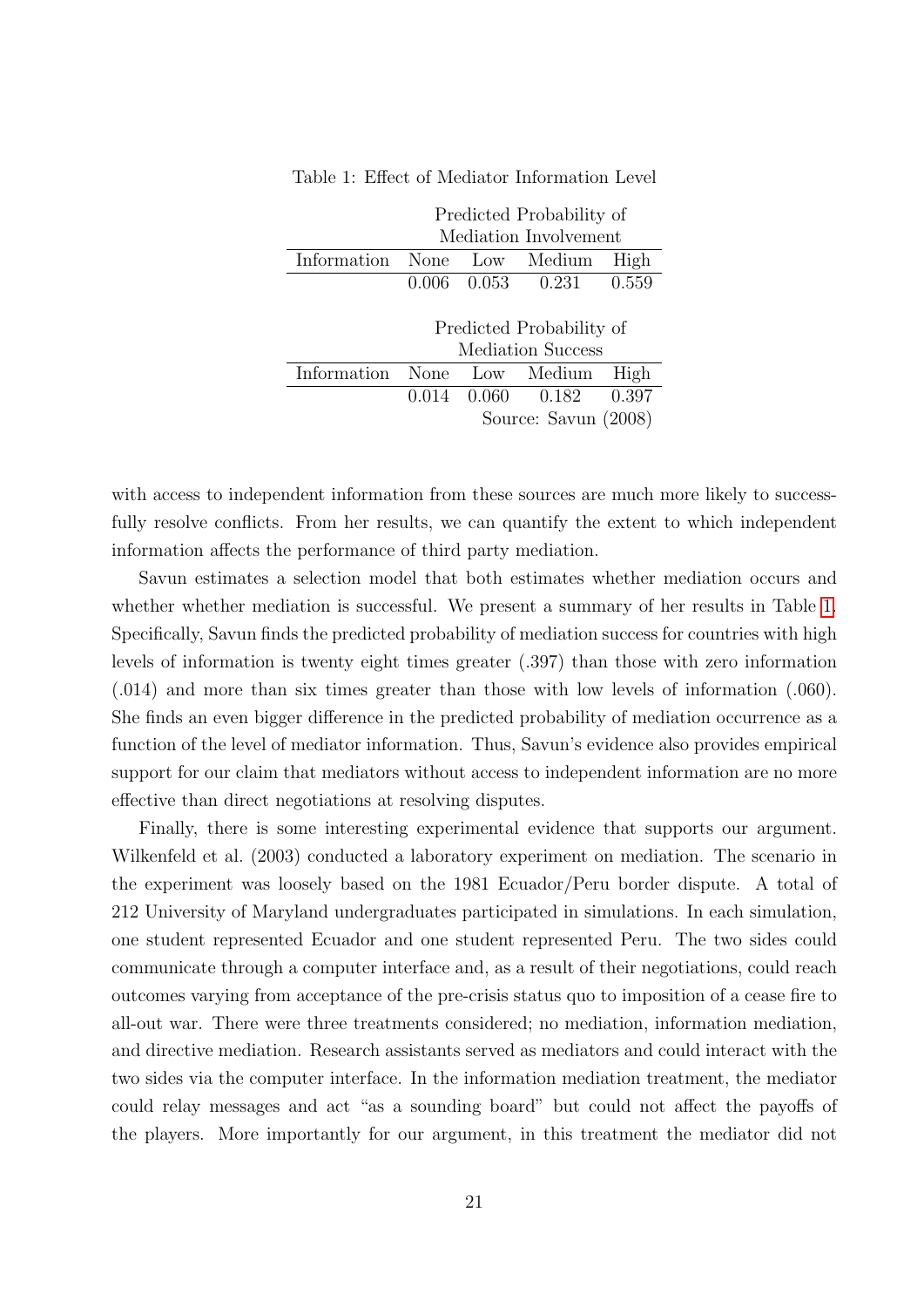have access to the private information about payoffs that each side had available on its own computer screen. In the directive mediation treatment, the mediator had rewards and punishments available that the information mediator did not. Specifically, a directive mediator could alter the payoffs of the two sides in order to make agreement more palatable. Within the simulation, these effects were described as economic sanctions, foreign aid, and arms sales. Other elements of the simulation that affected payoffs included not just the eventual outcome but also the length and severity of the crisis.

Wilkenfeld et al. (2003) present a number of findings from their experiment. They investigate the effect of mediation on the likelihood of avoiding war, the overall payoff of the subjects, and the length of the crisis. While both mediation treatments were more likely to reach an agreement, the authors find that "only [directive] mediation has a positive effect on the level of benefits associated with crisis termination and on the duration of a crisis. Date from the Ecuador/Peru simulations indicate that only [directive] mediation meets the negotiator's expectations of leading them to a more beneficial outcome than they could have otherwise secured. On the other hand, [information mediation] may actually lower average benefits  $\ldots$  " (p. 297) This result is exactly what we would expect. Given that the information mediator in the simulation must rely on the two sides to reveal relevant information, our argument would imply that this treatment would be no better than the no mediator treatment. This is precisely the conclusion reached by the authors.

Although these studies offer impressive support for our theoretical prediction, there is other research, such as Dixon (1996), Rauchhaus (2006), and Frazier & Dixon (2006), that finds that mediation can be effective at increasing the probability of settlement and deescalation of disputes. How does our theoretical argument square with these papers? The answer stems from the fact that our theoretical argument focuses on a particular kind of mediation, namely information mediation in which the mediator must rely on the two sides for its information, as unsuccessful. As we address in the introduction, there are sound theoretical reasons why other types of mediation could be successful. So the findings in these papers that certain broad categories of mediation are effective do not speak directly to our claim, as they do not focus on the specific type of mediation considered in this paper.

Therefore, we reanalyze the SHERFACS data, which forms the basis for these papers, by unpacking the mediation variable specified by Dixon (1996) to differentiate between information mediation and other types of mediation. In order to maintain comparability, we stick as close to possible to the empirical strategy of Dixon (1996) and Rauchhaus (2006). The few changes we make are driven by the need to better match our empirical model to our theoretical analysis. After making these simple changes, the resulting model finds that information mediation does not have a significant effect on settlement, while the other com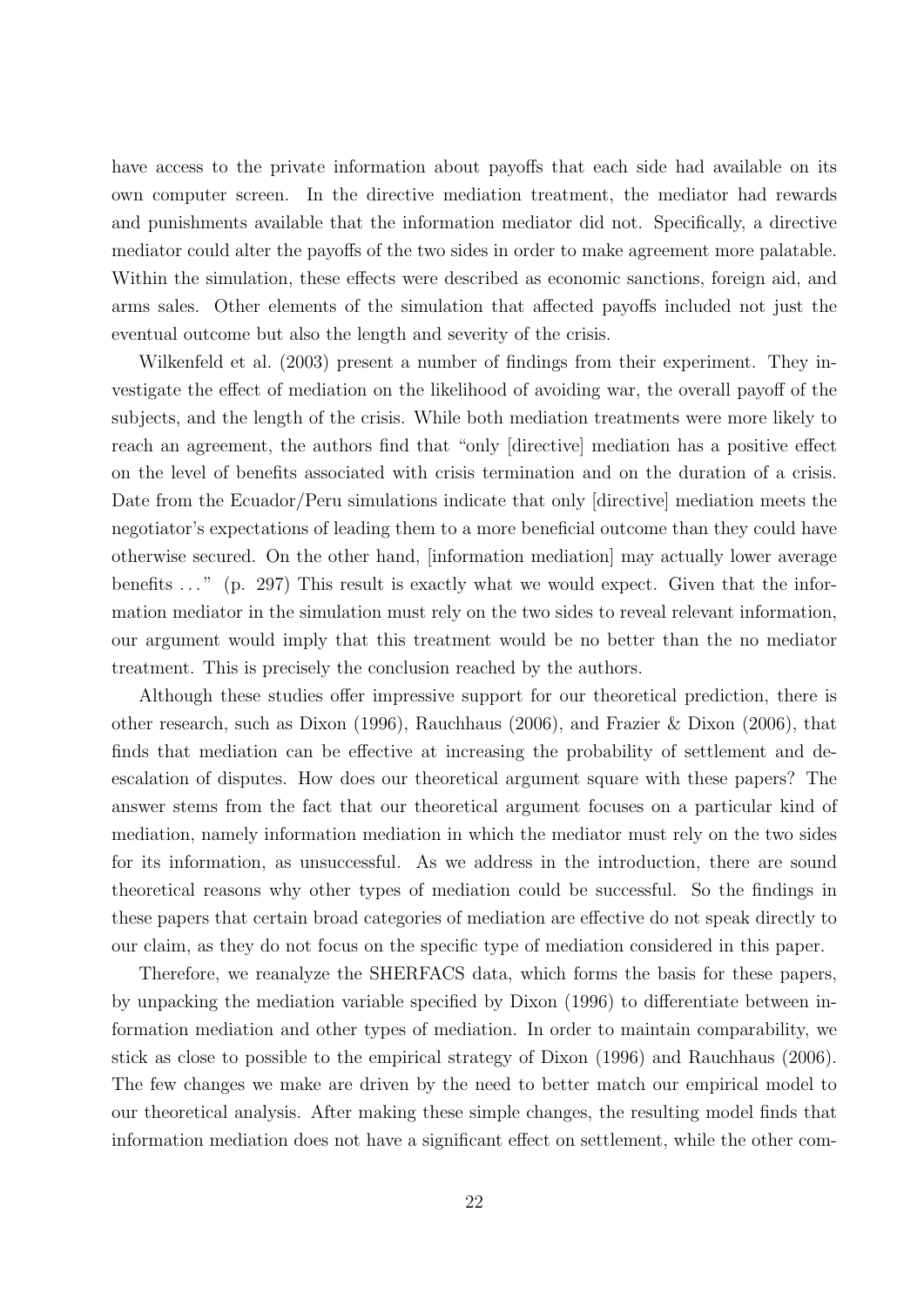ponents of Dixon's definition of mediation have a positive effect on the likelihood of ending a disputes.

The SHERFACS dispute data contains observations on 688 crises between 1937 and 1984.[14](#page-0-0) Employing a typology developed by Skjelsbaek (1986), Dixon (1996) analyzes the effect of seven different types of third-party intervention on the escalation and settlement on disputes. These interventions included public appeals, communication facilitation (particularly through good offices), mediation, observation, political and military intervention, humanitarian aid, and adjudication by formal international bodies. One of the reasons the SHERFACS data has been used widely in the study of third party interventions is that it is specifically designed to evaluate conflict management interventions techniques, explicitly codes mediation attempts, and breaks crises into the various phases. Dixon argues that the most important characteristics of this data is that it disaggregates conflict situations into distinct phases that describes a crisis as a dynamic process. Each conflict is characterized by a series of phases that map the changes in degree of intensity of the dispute. The risk (or actual presence) of direct military hostilities is what marks the transition between phases. It is also worth noting that the SHERFACS data explicitly allows for complex trajectories of a conflict. Phases include the initiation of a dispute or conflict, conflicts where at least one party exhibits some intention to use military force, the use of military force, posthostilities environments where force is no longer being used, but the threat is still explicit, post-hostilitiy situations where there is little risk of a return to open military actions, and termination or settlement.<sup>[15](#page-0-0)</sup> This disaggregation by phases gives the analyst the ability to capture empirical variation in management practices within a crisis while still being sensitive to the context surrounding those practices (Dixon 1996, p.661).

#### 5.1 Dependent variables

With a general understanding of the data to be used, the next issue to consider is the choice of dependent variable. Focusing on the 1683 observations where dispute outcomes were known at the time of completing data collection, Dixon (1996) analyzes two dependent variables, Escalation and Peaceful settlement. As it is crucial for our analysis, it is worth describing how these variables are constructed. As noted above, the SHERFCAS data sorts dispute phases into six categories. There are two pre-hostility phases (I and II), a phase where at least one side has used military force (III), two post-hostility phases (IV and V), and a

<sup>14</sup>Both Dixon (1996) and Sherman (1994) mention that they cover crises form 1945–1985, but there are crises in the data that begin before 1945, like the Chinese civil war (start date 1937), the First Peruvian Border War (1941), and the India-Pakistan Partition (1942). It is worth noting that the ICPSR data archive registers the correct incident dates in the description file (Sherman 2000).

<sup>15</sup>For a detailed description of this data see Sherman (1994).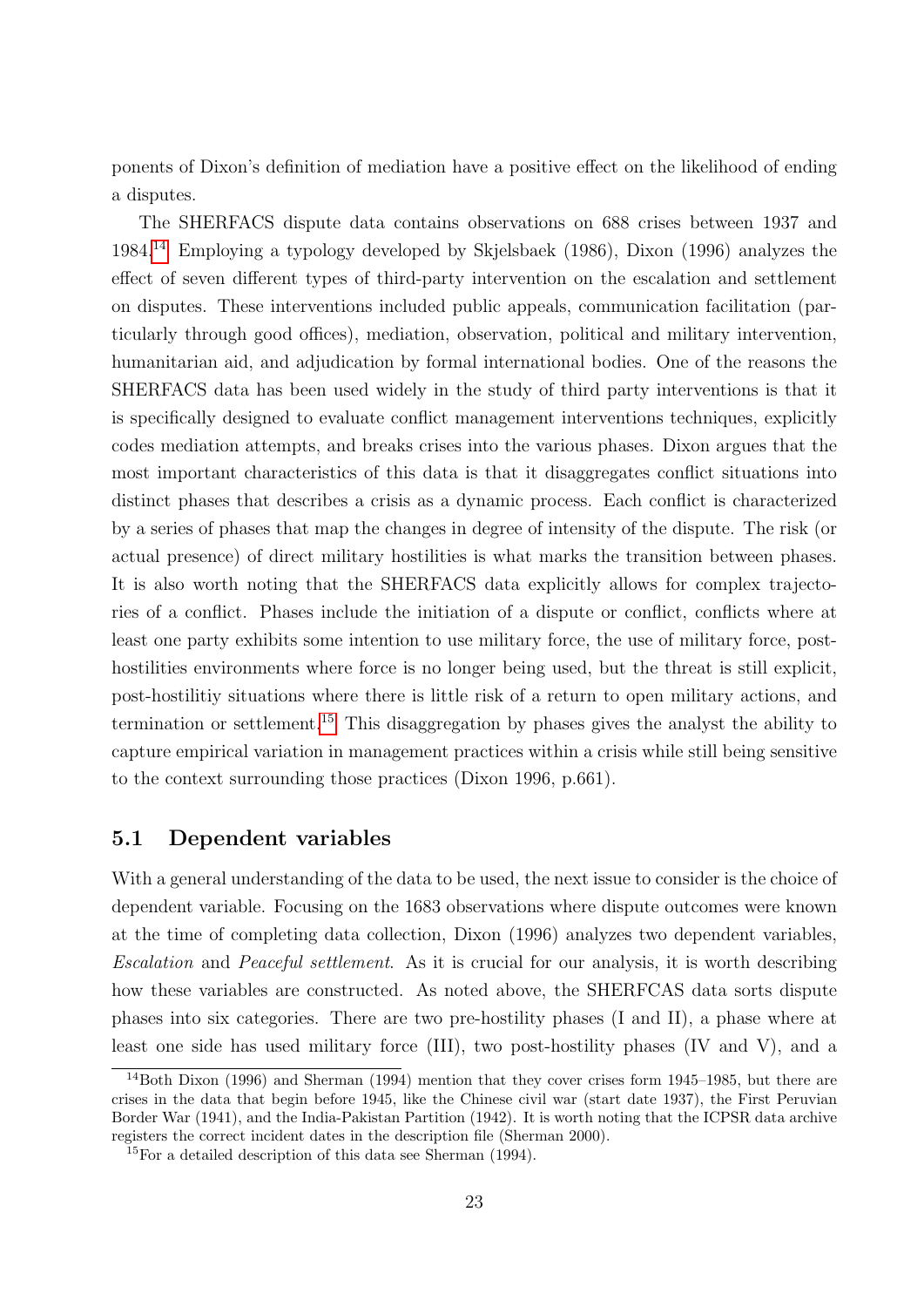settlement phase (VI), which is the final phase commencing with a settlement or agreement resolving the underlying issues or causes of the dispute (Sherman 2000). An *Escalation* is then a movement to a phase "closer to" level three. Thus, an escalation can be a move from phase V to IV, a move from phase I to III, or any other movement to a situation with higher risk of military hostilities. Importantly, escalation can occur in both the pre- and post-hostility phases.

The second dependent variable considered by Dixon is called Peaceful settlement. The SHERFACS data records what type of settlement, if any, was reached in a given phase of each the 688 crises. While the data set itself is quite detailed, with 15 distinct types of settlement and another 21 combinations of empirically occurring phase transitions, it is difficult to decide which types of settlements to include in a settlement measure. Dixon (1996) indicates a *Peaceful settlement* if a phase concludes with some sort of agreement between parties. He does not distinguish between comprehensive and partial agreements, but does not count settlements imposed through military defeat or that occur with contemporaneous escalation. It turns out that such a rule, while clearly reasonable, includes as settlements disputes that dissipate under no action of either side, disputes that become subsumed in a larger conflict, and disputes subordinated to a new separate issue. Most importantly, these settlements need not end the dispute nor need they prevent future escalations.

For our purposes, however, neither of these two dependent variables is quite right. Our theoretical prediction does not speak to the probability of escalation within an unsettled dispute. Nor can we make any prediction about the likelihood that partial non-terminating agreements are reached during a crisis. Thus our model is not properly tested by using either Dixon's settlement or escalation variable. Fortunately, our theoretical claim does speak to an dependent variable very much like Dixon's *Peaceful settlement*, namely, the *Dispute ends* variable constructed by Rauchhaus (2006). The Dispute ends variable considers cases where a particular phase transitions to termination. The phase can end in its current active phase (I-V) or the phase may transition to a terminal settlement (phase VI), but partial agreements and actions that do not end a dispute are not counted as success under this condition. We make only the minor additional modification that a dispute is not, at least peacefully, ended if there is the elimination of one of the two parties.

#### 5.2 Measures of mediation

As discussed above, in order to address our theoretical claim about information mediation we need to unpack the mediation variable used by Dixon (1996) to isolate the cases that it applies to. However, mediation is just one of seven different types of third-party interven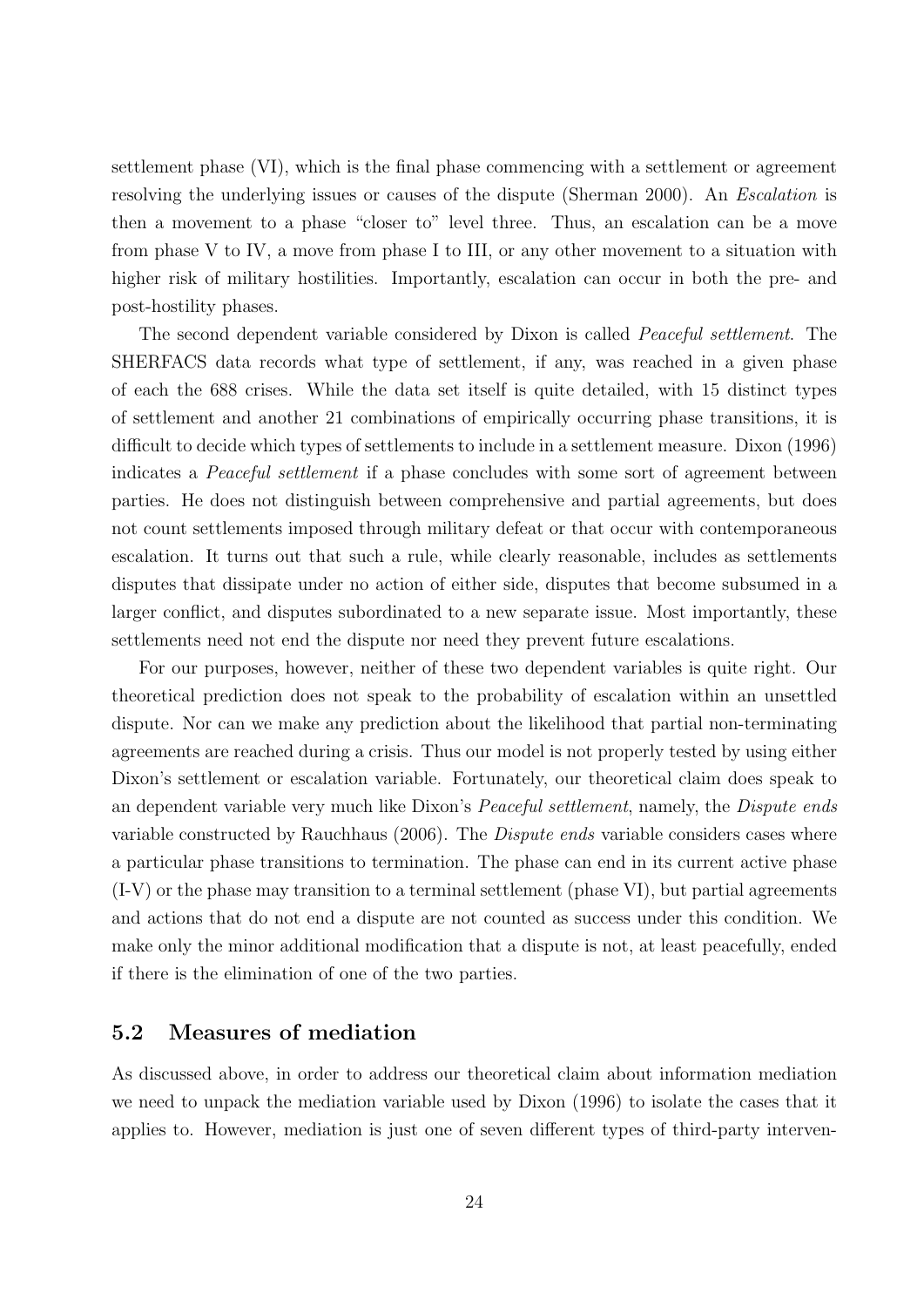tions that Dixon considers. We begin our discussion by describing these categories and how they are operationalized by Dixon using the SHERFACS data. The first category, public appeals, registers whether or not a third party used public statements to pressure disputants to end their conflict. A second category, communication, marks all those instances by third parties to facilitate communication, but not interject themselves or offer any services to the disputants. Fact-finding and field observations are considered observation services and comprise a third type of intervention. The forth type of third party involvement, called intervention, records the physical presence of a managing agent, including peacekeeping missions, or any attempt at coercion, which includes embargoes, quarantines, or military assistance to either side. Dixon also includes humanitarian aid as a fifth category of intervention in his analysis, and *adjudication* as a specialized form of conflict management preformed solely by a small number of international judicial institutions. We leave each of these variables unchanged in our analysis.

The variable that we are most interested in is mediation. In Dixon (1996), this variable designates any type of third party intervention—including arbitration and conciliation—that involves the drafting and promotion of plans for conflict resolution. As coded in SHERFACS, this measure includes situations where third parties act as go-betweens, situations where they are adjudicators in binding arbitration, and situations where the third parties "cause negotiations to happen," which the dataset labels conciliation.<sup>[16](#page-0-0)</sup> As we have discussed, our theoretical claim applies only to a subset of such actions. Therefore, we will pull apart this variable, creating two new variables. The first, which we still call mediation consists only of the instances in which a third party acts as a go-between in negotiations. The remaining cases we include in a variable we call arbitration/conciliation. We also require one further refinement of our new mediation variable. Recall that our theoretical claim does not apply to all mediators that play an informational role, but only to those that do not have access to exogenous knowledge about the two sides and must extract the information preventing settlement from the actors. Our claim does not apply to mediators with independent knowledge of the dispute. In order to capture this distinction, we refine our mediation variable to be not just a third-party acting as a go-between, but also one who is a go-between in a crisis before any third party has participated in fact-finding, as specified in the SHERFACS data. We call this new variable information mediation. While admittedly a crude measure, it seems likely that if independent third party reports are available there is a good chance a mediator will have access to it. Thus we should not include such cases in our empirical test.<sup>[17](#page-0-0)</sup>

<sup>16</sup>This definition of conciliation appears different from the standard definition of conciliation—a nonbinding variety of arbitration—but we follow the usage in the SHERFACS codebook here.

<sup>&</sup>lt;sup>17</sup>If anything this measure is biased against us, as we are only excluding one kind of case in which the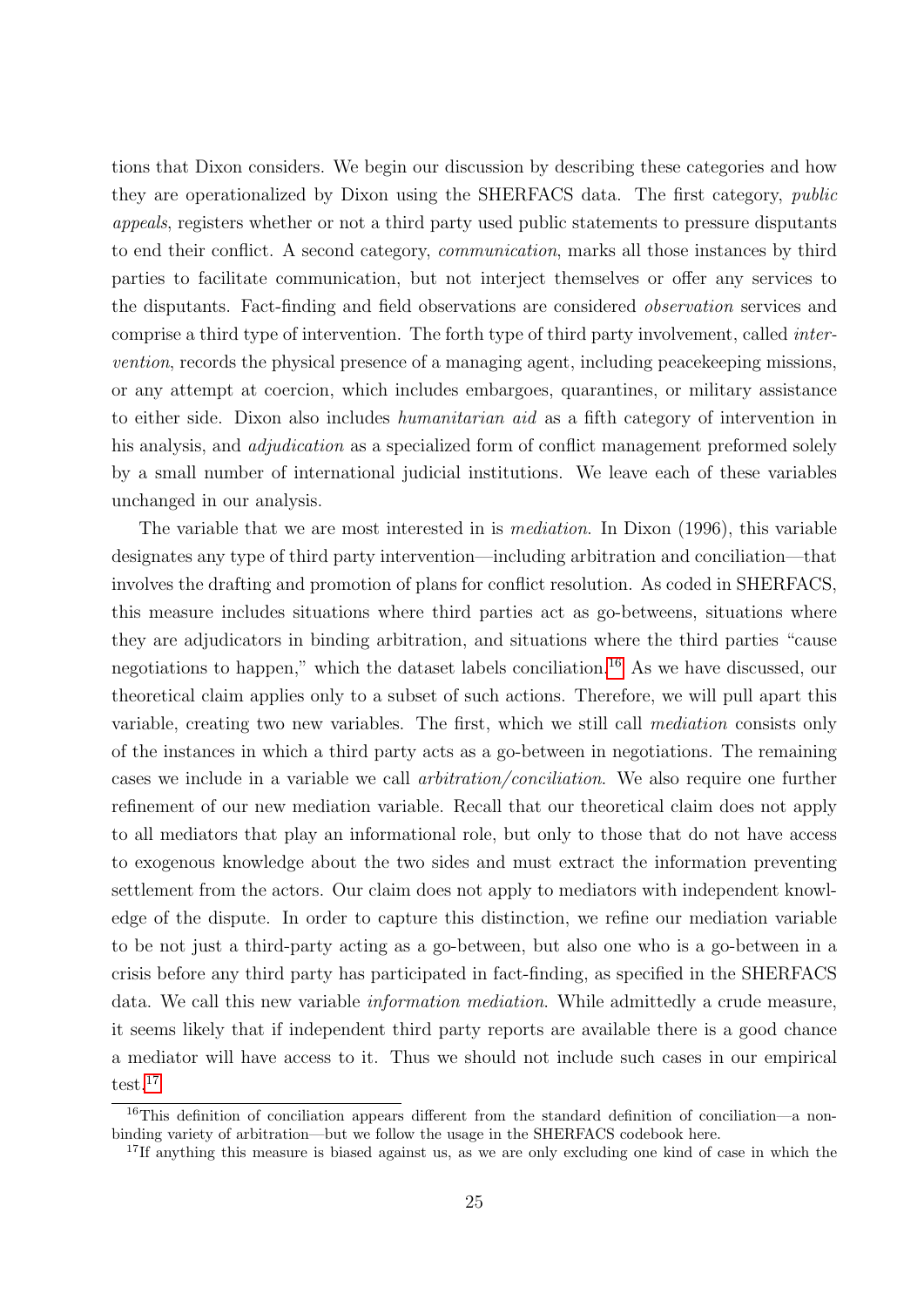Finally, it is important to understand the distinction between the information mediation variable as we have just defined it and the communication variable. The latter variable is described in the SHERFACS data as covering the enunciation of issues and the provision of good offices.[18](#page-0-0) Crucial for our purposes, this variable therefore describes situations which encourage bilateral communication, but which do not involve the third-party as an active participant. This matches our theoretical distinction between bilateral unmediated cheap talk and mediation. As we have shown, we would expect bilateral cheap talk, as measured by the communication variable, to (possibly) have an effect on the peaceful resolution of disputes, but our prediction is that information mediation as measured by our information mediation variable should have no further effect beyond what is achieved by bilateral cheap talk.

#### 5.3 Empirical results

In order to maintain a close comparison with the existing literature, we will stick as close as possible to Dixon's (1996) specification of the statistical model. As discussed above, we will expand the on Dixon's (1996) analysis of third-party mediation by considering the Dispute ends variable both because of well formulated previous arguments for it by Rauchhaus (2006) and its appropriateness for testing our theoretical claim. We will also investigate the effect of unpacking the mediation variable into the information mediation variable and the arbitration-conciliation variable.

Our empirical results are given in Table 2. In the first column we replicate the results of the logistic regression in Dixon (1996). Our estimated coefficients are almost exactly the same as reported in that paper.<sup>[19](#page-0-0)</sup> We see that communication, mediation, and adjudication have positive and significant effects on the *Peaceful settlement* dependent variable. But as discussed above, this variable includes both partial settlements and disputes that do not end, and may escalate. Therefore, in the second column we keep Dixon's logit specification and change the dependent variable to our version of Rauchhaus's (2006) Dispute ends. This specification produces significant results only for communication and the two phase characteristics. Mediation and adjudication become insignificant in this model and the estimated effects are substantially smaller than in the first column. For the next column, we run a slightly different statistical model in order to better capture the variation in the data. Though not considered in the original article, it is likely that various sources of unobserved

mediator has external information, namely previous fact-finding. Other kinds of informed mediators will still be included in our measure which should make it harder to confirm our prediction.

<sup>&</sup>lt;sup>18</sup>Good offices is considered here to be the provision of of a meeting place or support materials only.

<sup>&</sup>lt;sup>19</sup>The minor differences in the coefficients can be attributed to the fact we are using updated SHERFACS data in our estimation.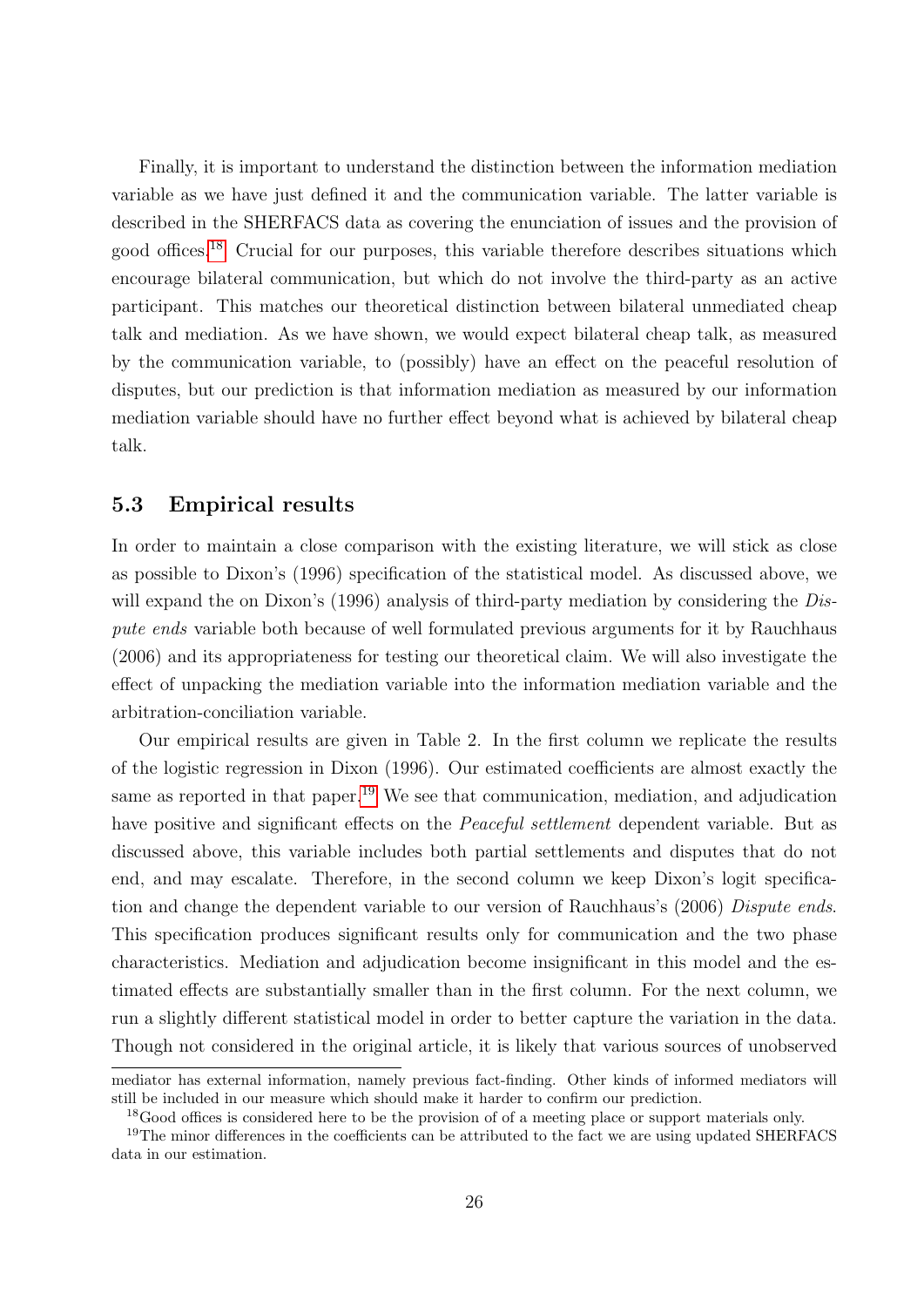|                          | Settle    | Dispute End |           |                            |  |
|--------------------------|-----------|-------------|-----------|----------------------------|--|
| Model:                   | logit     | logit       | clogit    | $\overline{\text{clogit}}$ |  |
|                          |           |             |           |                            |  |
| Public Appeals           | $-.22$    | .16         | .36       | .37                        |  |
|                          | (.20)     | (.24)       | (.35)     | (.35)                      |  |
| Communication            | $.47**$   | $.67**$     | $1.09**$  | $1.05**$                   |  |
|                          | (.20)     | (.23)       | (.40)     | (.39)                      |  |
| Mediation                | $.69**$   | .11         | $.51*$    |                            |  |
|                          | (.18)     | (.20)       | (.28)     |                            |  |
| Information mediation    |           |             |           | .39                        |  |
|                          |           |             |           | (.46)                      |  |
| Arbitration–Conciliation |           |             |           | $.68**$                    |  |
|                          |           |             |           | (.33)                      |  |
| Observation              | $-.22$    | .12         | .46       | .54                        |  |
|                          | (.21)     | (.25)       | (.42)     | (.43)                      |  |
| Intervention             | $-.04$    | .51         | $1.16**$  | $1.19**$                   |  |
|                          | (.28)     | (.33)       | (.50)     | (.49)                      |  |
| Humanitarian aid         | .32       | .10         | $-1.08*$  | $-1.23**$                  |  |
|                          | (.40)     | (.33)       | (.55)     | (.56)                      |  |
| Adjucation               | $.73*$    | .19         | $-1.88$   | $-1.86$                    |  |
|                          | (.32)     | (.33)       | (1.34)    | (.1.30)                    |  |
| Crisis Phase             | $-1.75**$ | $-2.37**$   | $-1.89**$ | $-1.88**$                  |  |
|                          | (.14)     | (.13)       | (.19)     | (.19)                      |  |
| <b>Hostility Phase</b>   | $-1.23**$ | $-4.63**$   | $-4.03**$ | $-4.05**$                  |  |
|                          | (.17)     | (.36)       | (.43)     | (.44)                      |  |
| Constant                 | $-.08$    | $.94**$     |           |                            |  |
|                          | (.07)     | (.08)       |           |                            |  |
| $Chi$ -square $(df)$     | 232(9)    | 437(10)     | 129(9)    | 131(10)                    |  |
| $R^2$                    | .11       | .29         | .33       | .33                        |  |
| $\, n$                   | 1683      | 1683        | 1008      | 1008                       |  |

Table 2: Logistic estimates of the effect of management attempts on ending disputes.

Entries are logistic and conditional logistic regression estimates; standard errors (clustered on disputes in columns 2-4) are in parentheses. As in Dixon (1996),  $*$  denotes  $p \leq 5$  and  $**$  denotes  $p \leq .01$  for the one-tailed test. Constants are not identified in conditional logit models.

heterogeneity exists within a dispute, and ideally we would also want to estimate the effect of an intervention using the within-dispute variation in our statistical model. Therefore, we report in column three the conditional logit (i.e., "logit fixed-effects") coefficients using the same specification and dependent variable in the second column. Here we see that a number of disputes had no within-dispute variation on intervention and therefore the number of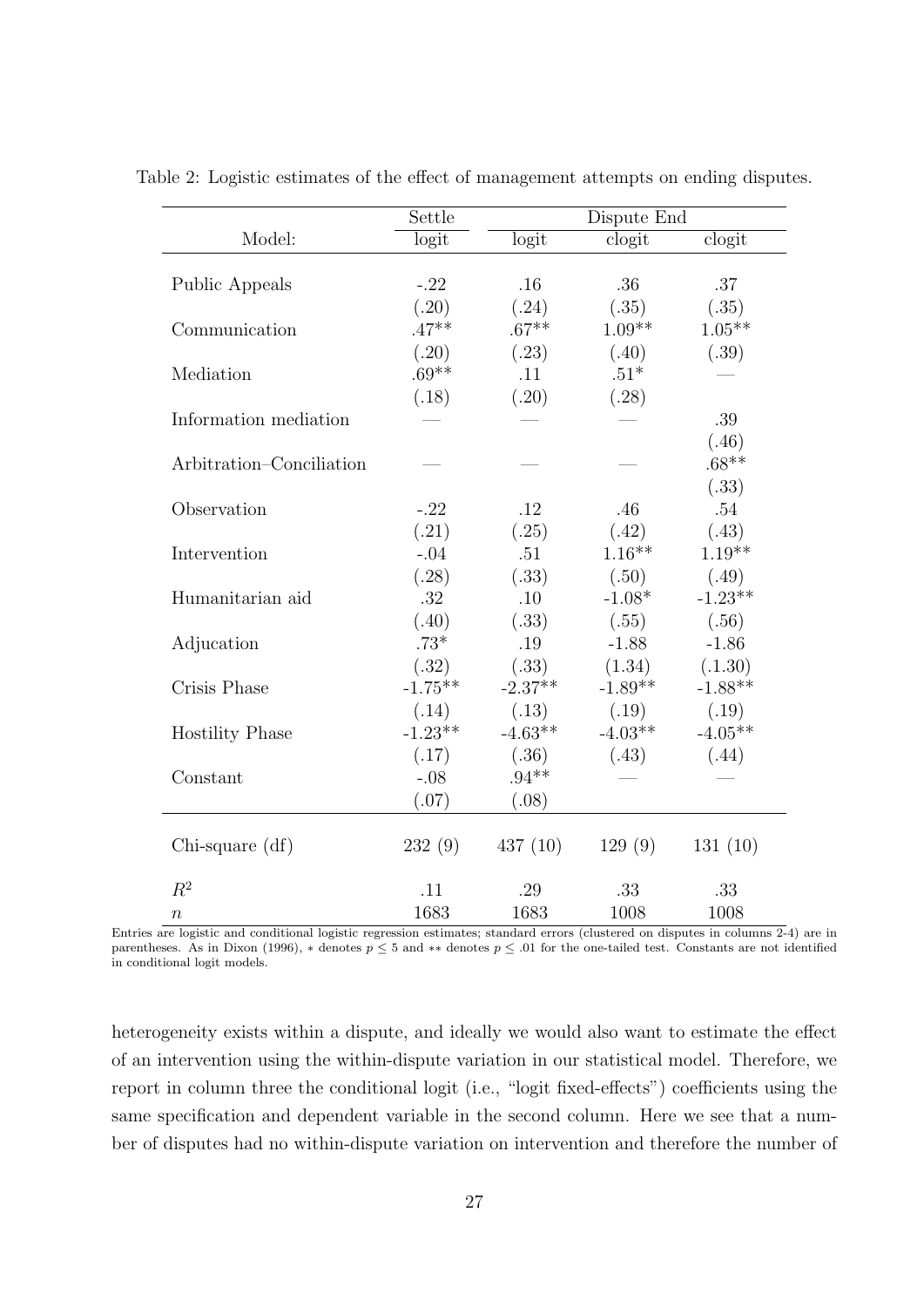exploited observations drops to 1008. In terms of coefficients, we see that communication, mediation, and intervention have significant association with an increased likelihood of a dispute ending.

Finally, we consider the effect of unpacking the mediation variable into the two variables information mediation and arbitration-conciliation. In column four, we estimate a model that differs from column three only by replacing the mediation variable with these two new variables. As can be seen, the coefficients on the other variables are essentially unchanged, as one would expect, but the significant and positive coefficient on mediation in column three is replaced by an insignificant coefficient on information mediation and a significant and positive coefficient on arbitration-conciliation. The results show that the effect of mediation estimated in column three is really the effect of arbitration and conciliation and not information mediation. This agrees exactly with our argument that while bilateral cheap talk, as measured by the communication variable, and procedural, directive and exogenously informed mediation, as measured by the arbitration-conciliation variable, can be effective, information mediation without independent knowledge should not be effective. Therefore, we would argue that this result combined with the results of Bercovitch  $\&$  Houston (1996), Quinn et al. (2009), Savun (2008), and others mentioned above forms a compelling body of evidence that our theoretical insight into the general difficulty of information mediators helping countries end their disputes is empirically plausible.

## 6 Conclusion

International mediation is an intriguing facet of international conflict. In many cases, the mediator relies on the disputing parties to reveal private information that can be used to resolve the conflict. However, the disputing parties have an incentive to misrepresent their information in the hopes of obtaining better settlement terms. We have shown that this incentive to misrepresent private information prevents the mediator from achieving any agreement that the two parties could not achieve by direct negotiations between themselves. In this way, the results of existing formal models of mediation depend crucially on the assumption that the mediator can acquire information about the conflict that the two sides cannot acquire themselves.

This is not to say that models in which mediators are endowed with independent private information are wrong; indeed in some circumstances third parties may have the technological means to generate such information. However, it must be understood that the results of these models depend in an essential way on the mediator's access to such information. Any successful explanation of the informational role of mediation must therefore include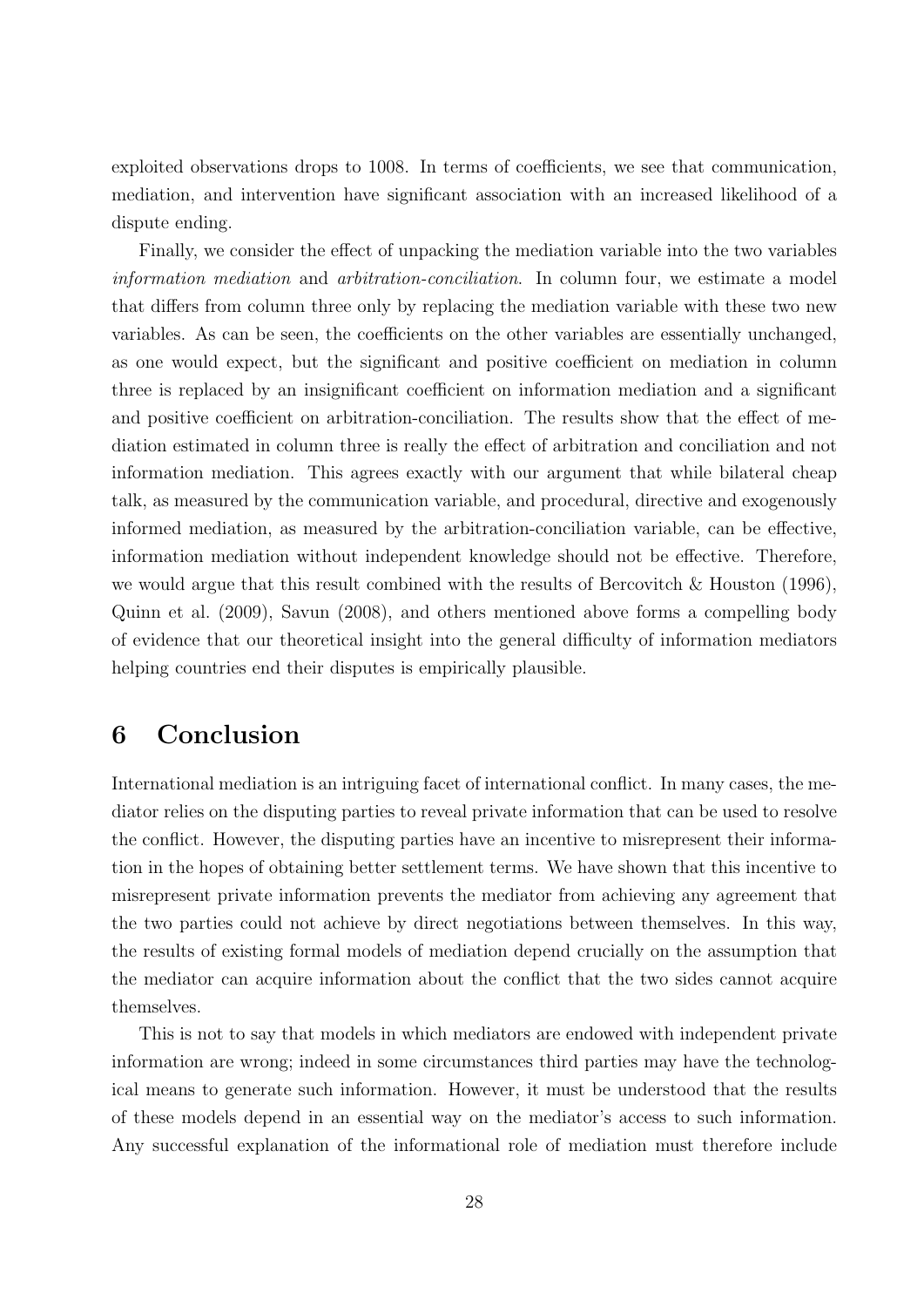identifying the source of this external information for the mediator. But when the underlying uncertainty at issue is something that is inherently inaccessible, such as individual preferences or the innate resolve of a leader, it is not clear how a mediator could acquire independent knowledge other than what the leader chooses to reveal.

One way to view our argument is that for mediation to be successful, it must do something more than simply serve as a channel for communication between the disputants. For example, the mediator could be setting the agenda, as in procedural mediation, or offering inducements or punishments, as in directive mediation. But we would also suggest that there may be reasons that the disputants choose to use information mediation, even when the mediator does not possess private information. For some countries, such as Iran and the United States or North Korea and the United States, direct talks are not physically possible, because the countries do not host embassies of the other side. In other cases, domestic politics may make direct talks problematic. For example, at the time of the Oslo Accords the Israeli government faced strong opposition on the subject of direct negotiation with the Palestinians. Thus the Norwegians were able to provide cover for secret talks that led to agreement on the Accords. In these cases, mediation makes direct talks possible. Of course, other explanations for the use of mediation are possible—we have not attempted to explain all possible cases of mediation, rather we have explored the limitations of mediation as communication and information provision.

Finally, a body of existing empirical evidence and our new empirical results both suggest that our theoretical claim has real world bite. Not only have direct tests of information mediation in the laboratory and in empirical studies shown that mediators with low levels of private information have little effect on crisis outcomes, our reanalysis of well known work in the literature on third-party intervention shows that we can 1) separate out empirically the effective of information mediation and other forms of mediation and 2) conclude that much of the effect of mediation one finds in these studies comes from types of mediation, not information mediation. Specifically, we see that positive results continue to hold for some mediation acts, such as adjudication and conciliation, but that information mediation has not effect. So while we admit that any single such piece of evidence would not be sufficient to believe the empirical implication of our theoretical claim, collectively they imply our hypothesis should not be ignored.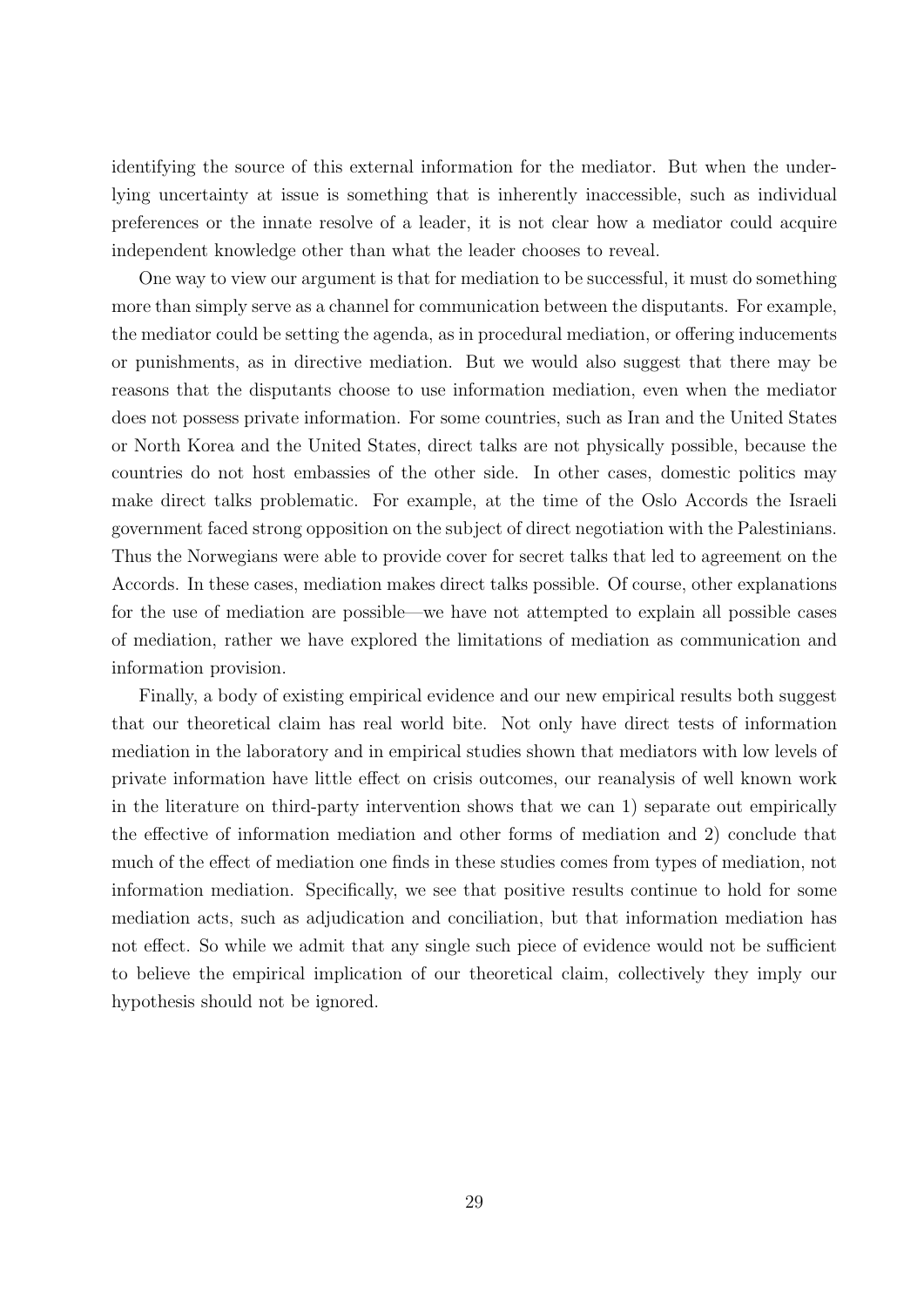## References

- Beardsley, Kyle. 2008. "Agreement without Peace? International Mediation and Time Inconsistency Problems." American Journal of Political Science 52(4):723–740.
- Beardsley, Kyle, David Quinn, Bidisha Biswas & Jonathan Wilkenfeld. 2006. "Mediation style and crisis outcomes." Journal of Conflict Resolution 50(1):58–86.
- Beber, Bernd. 2008. "A Formal Theory of the Initiation and Implementation of Mediation in Wars.".
- Ben-Porath, Elchanan. 2003. "Cheap talk in games with incomplete information." Journal of Economic Theory 108(1):45–71.
- Bercovitch, Jacob. 1986. "International mediation: A study of the incidence, strategies and conditions of successful outcomes." Cooperation and Conflict 21(3):155–168.
- Bercovitch, Jacob & Allison Houston. 1996. The study of international mediation: Theoretical issues and empirical evidence. In Resolving international conflicts: The theory and practice of mediation, ed. Jacob Bercovitch. Lynne Rienner Publishers pp. 11–35.
- Bercovitch, Jacob & Allison Houston. 2000. "Why do they do it like this? An analysis of the factors influencing mediation behavior in international conflicts." Journal of Conflict Resolution 44(2):170–202.
- Bueno de Mesquita, Bruce & David Lalman. 1992. War and Reason: Domestic and International Imperative. New Haven, CT: Yale University Press.
- Camiña, Ester & Nicolás Porteiro. 2009. "The role of mediation in peacemaking and peacekeeping negotiations." European Economic Review 53(1):73–92.
- Dixon, William J. 1996. "Third-party Techniques for Preventing Conflict Escalation and Promoting Peaceful Settlements." International Organization 50(3):653–681.
- Farrell, J. & R. Gibbons. 1989. "Cheap Talk Can Matter in Bargaining." Journal of Economic Theory 48(1):221–237.
- Favretto, Katja. 2009. "Should Peacemakers Take Sides? Major Power Mediation, Coercion, and Bias." American Political Science Review 103(2):248–263.
- Fearon, James D. 1994. "Signaling versus the Balance of Power and Interests: An Empirical Test of a Crisis Bargaining Model." Journal of Conflict Resolution 38(2):236–269.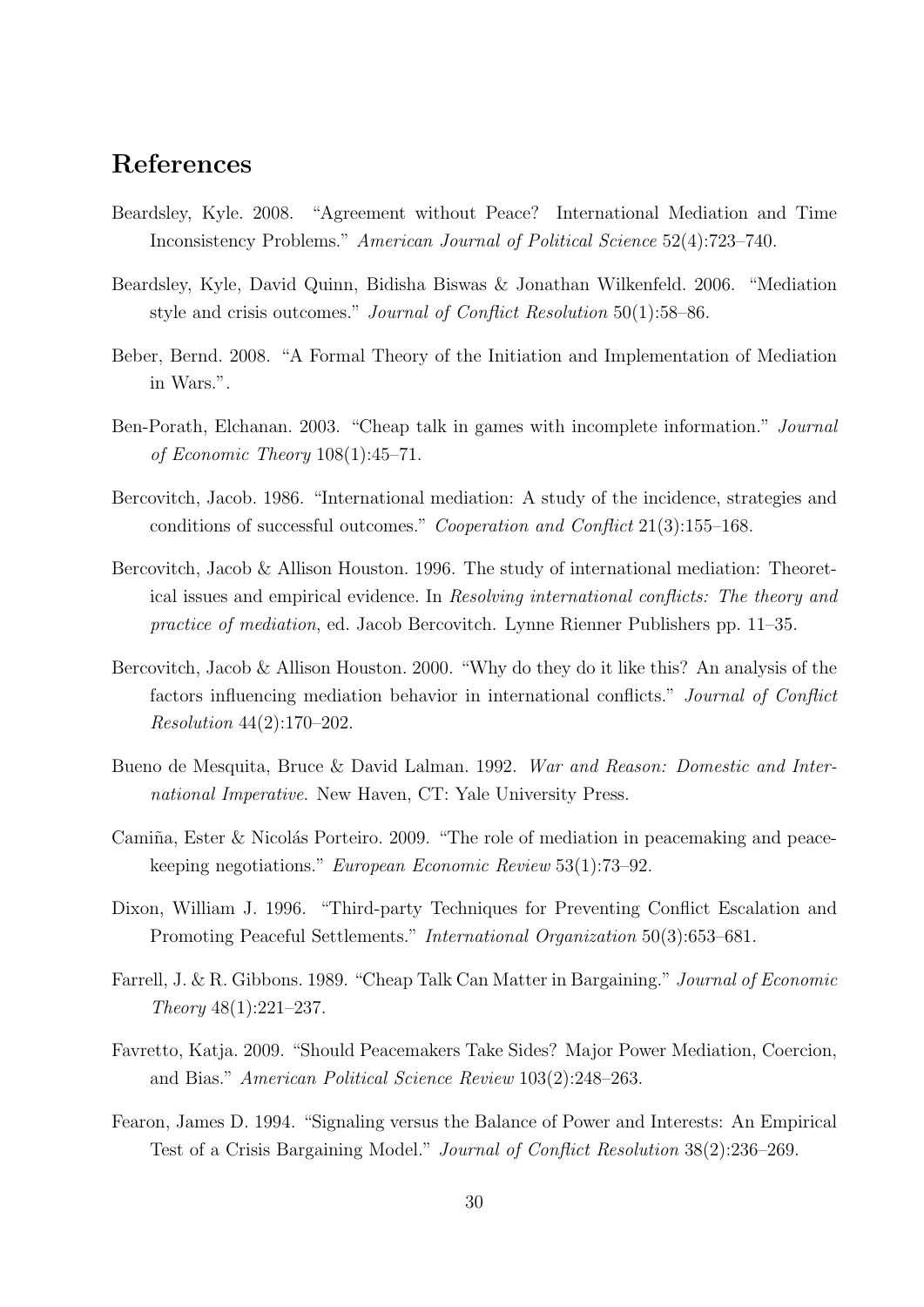- Fearon, James D. 1995. "Rationalist Explanations for War." International Organization 49(3):379–414.
- Fey, Mark & Kristopher W. Ramsay. 2009. "Uncertainty and Incentives in Crisis Bargaining: Game-Free Analysis of International Conflict." Mimeo, University of Rochester .
- Forges, Francoise. 1986. "An Approach to Communication Equilibria." Econometrica 54(6):1375–85.
- Forges, Francoise. 1990. "Universal mechanisms." Econometrica 58(6):1341–1364.
- Frazier, Darrick V. & William J. Dixon. 2006. "Third-Party Intermediaries and Negotiated Settlements, 1945–200." International Interactions 32(4):385–408.
- Gerardi, Dino. 2004. "Unmediated communication in games with complete and incomplete information." Journal of Economic Theory 114(1):104–131.
- Goltsman, Maria, Johannes Hörner, Gregory Pavlov & Francesco Squintani. 2009. "Mediation, arbitration and negotiation." Journal of Economic Theory 144(4):1397–1420.
- Hagerty, Devin T. 1995. "Nuclear Deterrence in South Asia: The 1990 Indo-Pakistani Crisis." International Security 20(3):79–114.
- Horner, Johannes, Massimo Morelli & Francesco Squintani. 2009. "Mediation and Peace." Mimeo, Columbia University .
- Keohane, Robert. 1984. After Hegemony. Princeton, NJ: Princeton University Press.
- Kim, Woosang & Bruce Bueno de Mesquita. 1995. "How Perceptions Influence the Risk of War." International Studies Quarterly 39(1):51–65.
- Kleiboer, Marieke. 1996. "Understanding success and failure of international mediation." Journal of Conflict Resolution 40(2):360–389.
- Koremenos, Barbara, Charles Lipson & Duncan Snidal. 2001. "The Rational Design of International Institutions." International Organization 55(4):761–799.
- Krishna, R. Vijay. 2007. "Communication in games of incomplete information: Two players." Journal of Economic Theory 132(1):584–592.
- Kurizaki, Shuhei. 2007. "Efficient Secrecy: Public versus Private Threats in Crisis Diplomacy." American Political Science Review 101(3):543-558.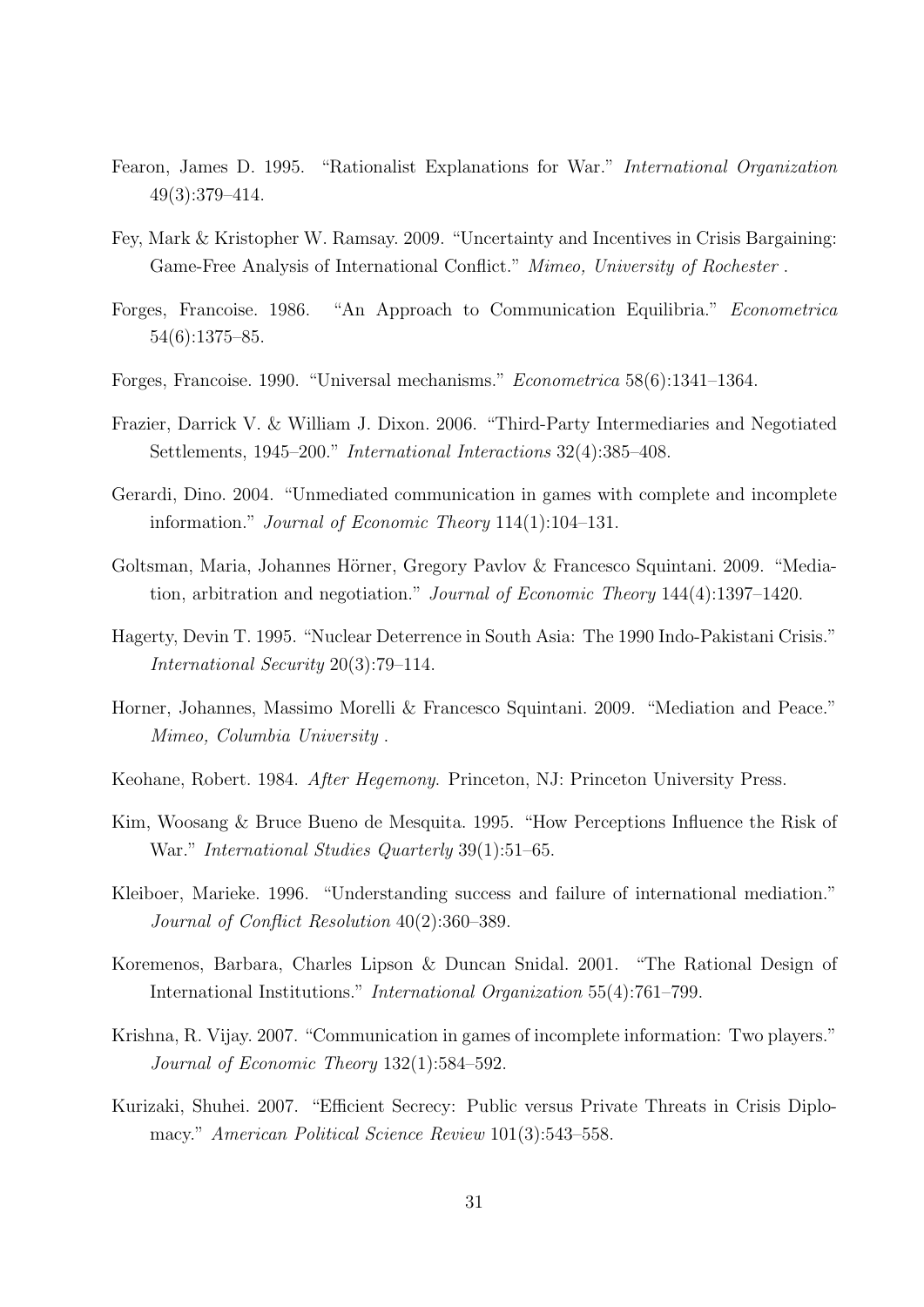- Kydd, Andrew. 2003. "Which Side Are You On? Bias, Credibility, and Mediation." American Journal of Political Science 47(4):597–611.
- Kydd, Andrew. 2006. "When Can Mediators Build Trust?" American Political Science Review 100(03):449–462.
- Matthews, Steven A. & Andrew Postlewaite. 1989. "Pre-play communication in two-person sealed-bid double auctions." Journal of Economic Theory 48(1):238–263.
- Moravcsik, Andrew. 1999. "A new statecraft? Supranational entrepreneurs and international cooperation." International Organization 53(02):267–306.
- Myerson, Roger B. 1982. "Optimal Coordination Mechanisms in Generalized Principal-Agent Problems." Journal of Mathematical Economics 10(1):67–81.
- Myerson, Roger B. 1991. Game Theory: Analysis of Conflict. Boston, USA: Harvard University Press.
- Quinn, David, Jonathan Wilkenfeld, Kathleen Smarick & Victor Asal. 2006. "Power Play: Mediation in Symmetric and Asymmetric International Crises." International Interactions 32(4):441–470.
- Quinn, David, Pelin Eralp, Jonathan Wilkenfeld, Victor Asal, Theodore McLauchlin & Michael Brecher. 2009. "Overcoming Barriers to Peace: Mediating Violent, Ethnic, Intra-State Crises in Africa." Mimeo.
- Ramsay, Kristopher W. 2004. "Politics at the Water's Edge: Crisis Bargaining and Electoral Competition." Journal of Conflict Resolution 48(3):459–486.
- Rauchhaus, Robert. 2006. "Asymmetric Information, Mediation, and Conflict Management." World Politics 58(2):207–401.
- Regan, Patrick & Aysegul Aydin. 2006. "Diplomacy and other forms of intervention in civil wars." Journal of Conflict Resolution 50(5):736–756.
- Sartori, Anne E. 2002. "The Might of the Pen: A Reputational Theory of Communication in International Disputes." International Organization 56(1).
- Satterthwaite, Mark A. & Steven R. Williams. 1989. "Bilateral trade with the sealed bid k-double auction: Existence and efficiency." Journal of Economic Theory  $48(1)$ :107-133.
- Savun, Burcu. 2008. "Information, Bias, and Mediation Success." International Studies  $Quarterly 52(1):25-47.$